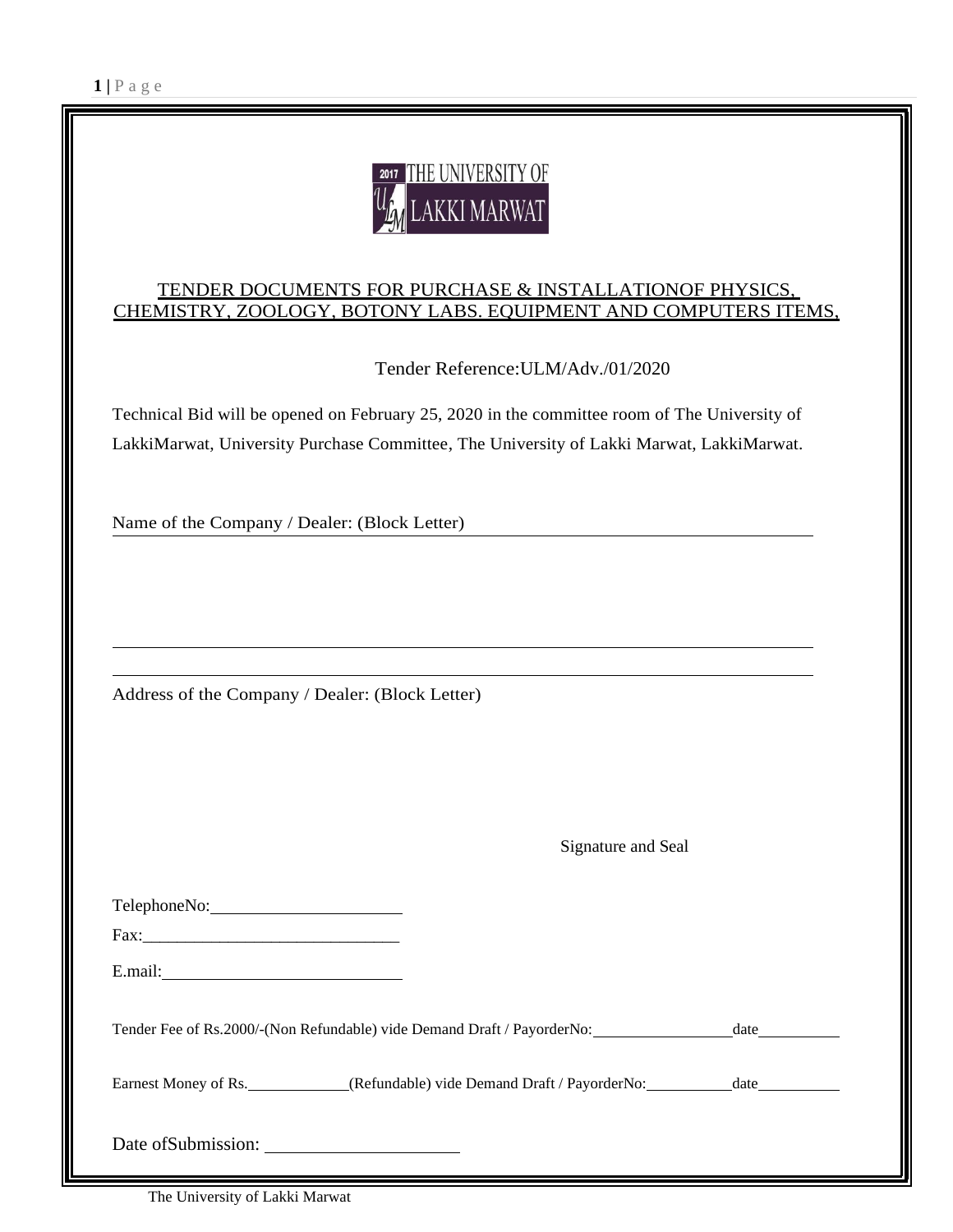# SUPPLY & INSTALLATION OF PHYSICS, CHEMISTRY, ZOOLOGY, BOTONY LABS. EQUIPMENT LAB AND COMPUTERS ITEMS,

| Tender No                      | 01/2020                                                                                                                                                                                                                                                                                                                                          |
|--------------------------------|--------------------------------------------------------------------------------------------------------------------------------------------------------------------------------------------------------------------------------------------------------------------------------------------------------------------------------------------------|
| <b>Bidding Procedure</b>       | Open Competitive Bidding as per KPPRA's rules                                                                                                                                                                                                                                                                                                    |
| <b>Tender Document</b><br>Cost | Rs.2,000/- in form of Demand Draft in Favourof The University of<br>LakkiMarwat<br>Incase of Tender Documents are downloaded from University website<br>(www.ulm.edu.pk) or KPPRAit should be submitted along with Demand<br>Draft of Rs.2,000/-. (To be attached with TechnicalProposal<br>No bid will be accepted without Tender Document fee. |
| <b>Earnest Money</b>           | 2% amount of total bid price (be attached with Tender form) in form of<br>Demand Draft in Favour of The University of LakkiMarwat.                                                                                                                                                                                                               |
| Submission                     | (Technical & Financial Bids) Up February 25, 2020 to Registrar office<br>throughCurrier/Postup to 01:00 PM.                                                                                                                                                                                                                                      |
| Opening                        | (Technical Bid) will be opened on February 25, 2020 at 1:30 PM in the<br>committee room of (ULM).                                                                                                                                                                                                                                                |

Note: Tender documents are also available on The University ["www.ulm.edu.pk"](http://www.ulm.edu.pk/) and KPPRA website.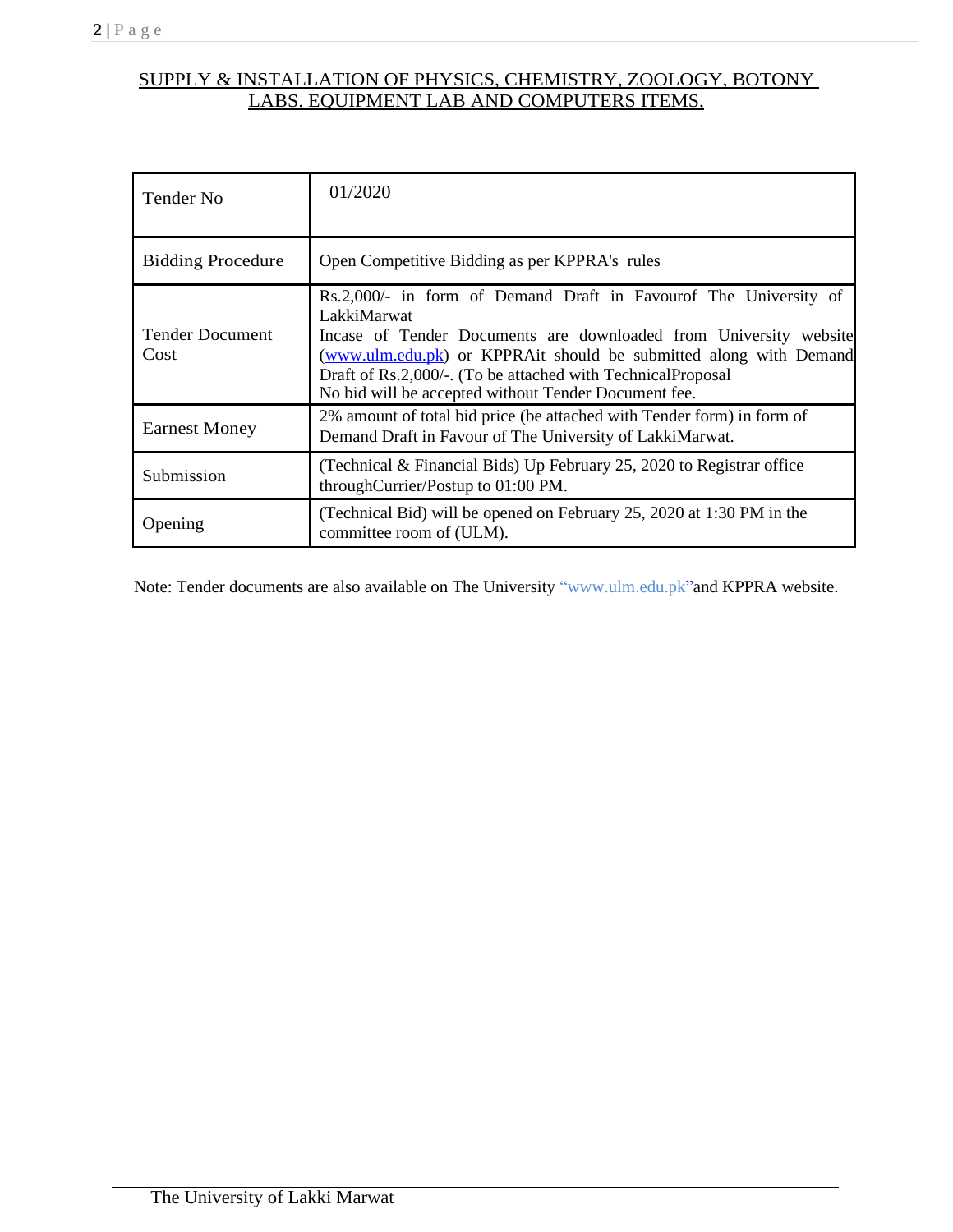# Eligibility Criteria

Following particulars/documents make merit for assessment of eligible bidders. Separate sealed proposals should provide Technical & Financial Bids.

| S.No           | Description                                                                                                                                                                                                                                                                                                                                                                                                                                                                                                                  |  |  |  |  |
|----------------|------------------------------------------------------------------------------------------------------------------------------------------------------------------------------------------------------------------------------------------------------------------------------------------------------------------------------------------------------------------------------------------------------------------------------------------------------------------------------------------------------------------------------|--|--|--|--|
| 1              | Certificate of Company / Firm Registration/ Incorporation under the laws of<br>Pakistan                                                                                                                                                                                                                                                                                                                                                                                                                                      |  |  |  |  |
| $\overline{2}$ | Valid Income Tax Registration (NTN).                                                                                                                                                                                                                                                                                                                                                                                                                                                                                         |  |  |  |  |
| $\overline{3}$ | Valid General Sales Tax Registration.                                                                                                                                                                                                                                                                                                                                                                                                                                                                                        |  |  |  |  |
| $\overline{4}$ | Submission of undertaking on legal valid and attested stamp paper mentioning<br>The firm is not blacklisted by any of Provincial or Federal Government Department,<br>a.<br>Agency, Organization or autonomous body or Private Sector Organization anywhere<br>in Pakistan.<br>The firm/company has not provided the equipment less than the quoted price in any<br>b.<br>other Govt./Public Sector Organization<br>In full compliance of the execution schedule and delivery period<br>c.<br>mentioned in tender documents. |  |  |  |  |
| 5              | Time Line for delivery period (maximum 05 weeks after issuance of Purchase<br>Order) Minimum will be preferred.                                                                                                                                                                                                                                                                                                                                                                                                              |  |  |  |  |
| 6              | Cost of quoted items in Pak Rupee<br>inclusive of<br>all<br>applicable<br>taxes/duties/delivery charges etc.                                                                                                                                                                                                                                                                                                                                                                                                                 |  |  |  |  |
| $\overline{7}$ | Submission of bid security 2% in shape of Demand Draft in the name of The University of<br>Lakki Marwat.                                                                                                                                                                                                                                                                                                                                                                                                                     |  |  |  |  |
| 8              | Any other relevant information                                                                                                                                                                                                                                                                                                                                                                                                                                                                                               |  |  |  |  |

Documents regarding "Eligibility Criteria" should be enclosed with Technical Bids. The proposals from firms/companies being qualified for the above specified Eligibility Criteria will only be considered for further evaluation process.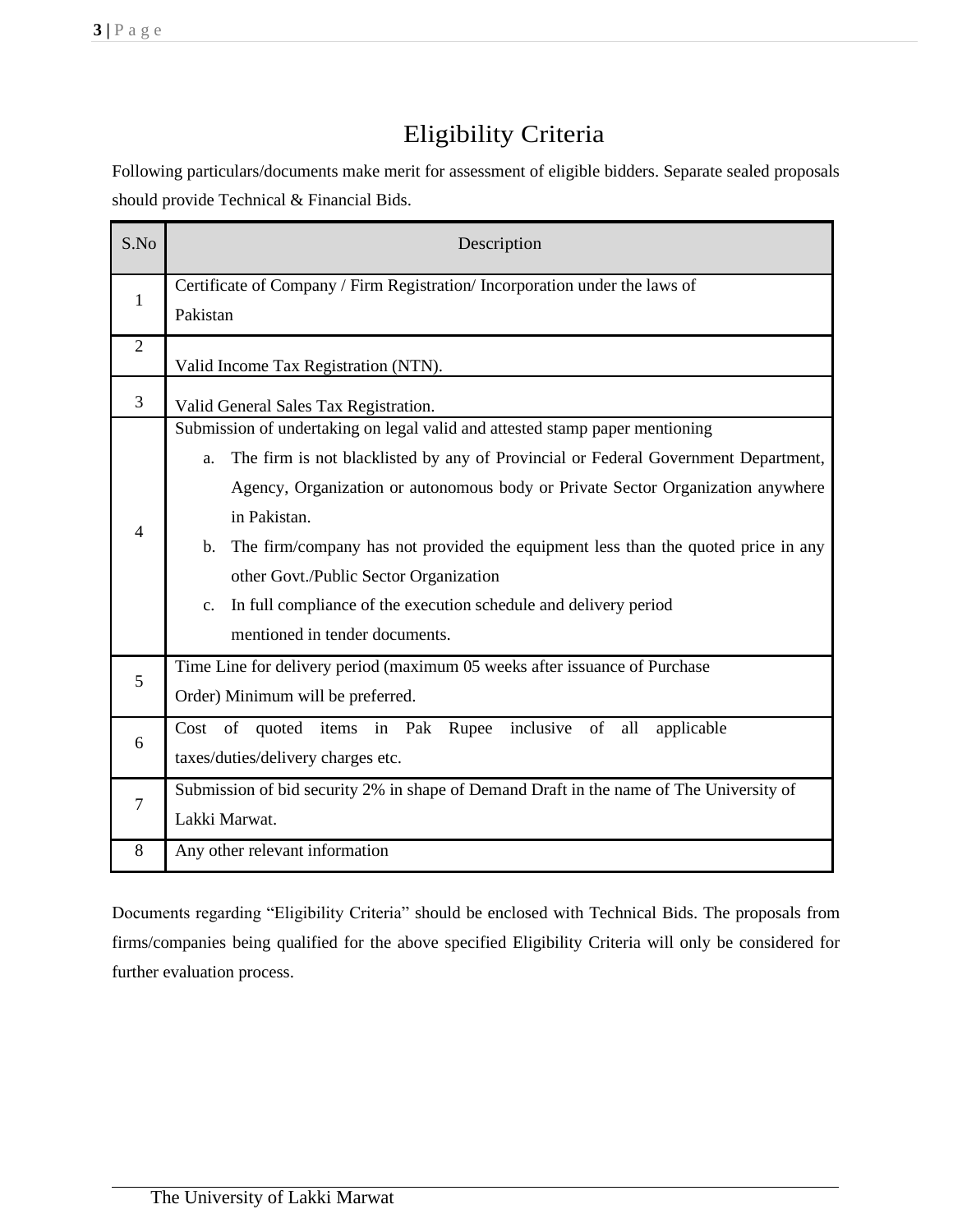| <b>EVALUATION CRITERIA (Total Marks = 60)</b>                                                                   |                                                                                                                                                      |                                                    |               |          |                                                                |  |  |  |
|-----------------------------------------------------------------------------------------------------------------|------------------------------------------------------------------------------------------------------------------------------------------------------|----------------------------------------------------|---------------|----------|----------------------------------------------------------------|--|--|--|
|                                                                                                                 | SECTION-A (Total Marks = 33)                                                                                                                         |                                                    |               |          |                                                                |  |  |  |
|                                                                                                                 |                                                                                                                                                      |                                                    | Marks         |          |                                                                |  |  |  |
| Parameter                                                                                                       | Sub-Parameter                                                                                                                                        | Supporting<br>Documents                            | Total         | Obtained | Remarks                                                        |  |  |  |
| Compliance to                                                                                                   | 90-100% compliance with<br>End User's specifications                                                                                                 | As per Brochure<br>provided. Without               | $21 - 30$     |          |                                                                |  |  |  |
| Specifications                                                                                                  | 80-89% compliance with End<br>User's specifications                                                                                                  | Brochure no mark will<br>be assigned.              | 11 to 20      |          |                                                                |  |  |  |
|                                                                                                                 | Below 80% compliance                                                                                                                                 |                                                    | $1$ to $10\,$ |          |                                                                |  |  |  |
| <b>Special Feature</b><br>(s)                                                                                   | Special Feature (s) NOT<br>mentioned by the End User's,<br>provided by the firm which<br>enhances the feature and<br>function (s) of the product (s) | Documentary evidence<br>of the special feature (s) | $0$ to $3$    |          |                                                                |  |  |  |
|                                                                                                                 |                                                                                                                                                      | Sub Total (A)                                      | 33            |          |                                                                |  |  |  |
|                                                                                                                 |                                                                                                                                                      | SECTION-B (Total Mars $= 15$ )                     |               |          |                                                                |  |  |  |
| Experience                                                                                                      | Supply order for same labs<br>equipment's along with job<br>completion/performance<br>certificate during last Ten (10)<br>years to Universities.     | 1 mark against 1<br>job/order maximum of<br>10     | $0-10$        |          | Performan<br>ceCertific<br>ate                                 |  |  |  |
| Time Line for delivery period (maximum 05 weeks after issuance of Purchase<br>Order) Minimum will be preferred. |                                                                                                                                                      |                                                    | $0 - 5$       |          | mentionin<br>g<br>"Satisfact<br>ory" will<br>get ZERO<br>marks |  |  |  |
|                                                                                                                 |                                                                                                                                                      | Sub Total $(B)$                                    | 15            |          |                                                                |  |  |  |
|                                                                                                                 |                                                                                                                                                      | <b>SECTION-C</b>                                   |               |          |                                                                |  |  |  |
|                                                                                                                 |                                                                                                                                                      | FIRM/COMPANY EVALUATION (Total Marks = 12)         |               |          |                                                                |  |  |  |
|                                                                                                                 | Testing, Commissioning<br>&Calibration of equipment                                                                                                  |                                                    | $0 - 5$       |          |                                                                |  |  |  |
| Operating<br>Capabilities                                                                                       | Warranty Period/After sale<br>Services                                                                                                               |                                                    | $0 - 5$       |          |                                                                |  |  |  |
|                                                                                                                 | Post warranty maintenances<br>services including provision<br>of spare parts                                                                         |                                                    | $0 - 2$       |          | Warranty<br>period of<br>1 years is<br>Mandator<br>У           |  |  |  |
|                                                                                                                 |                                                                                                                                                      | Sub Total (C)                                      | 12            |          |                                                                |  |  |  |
|                                                                                                                 |                                                                                                                                                      | Sub Total $(A+B+C)$                                | 60            |          |                                                                |  |  |  |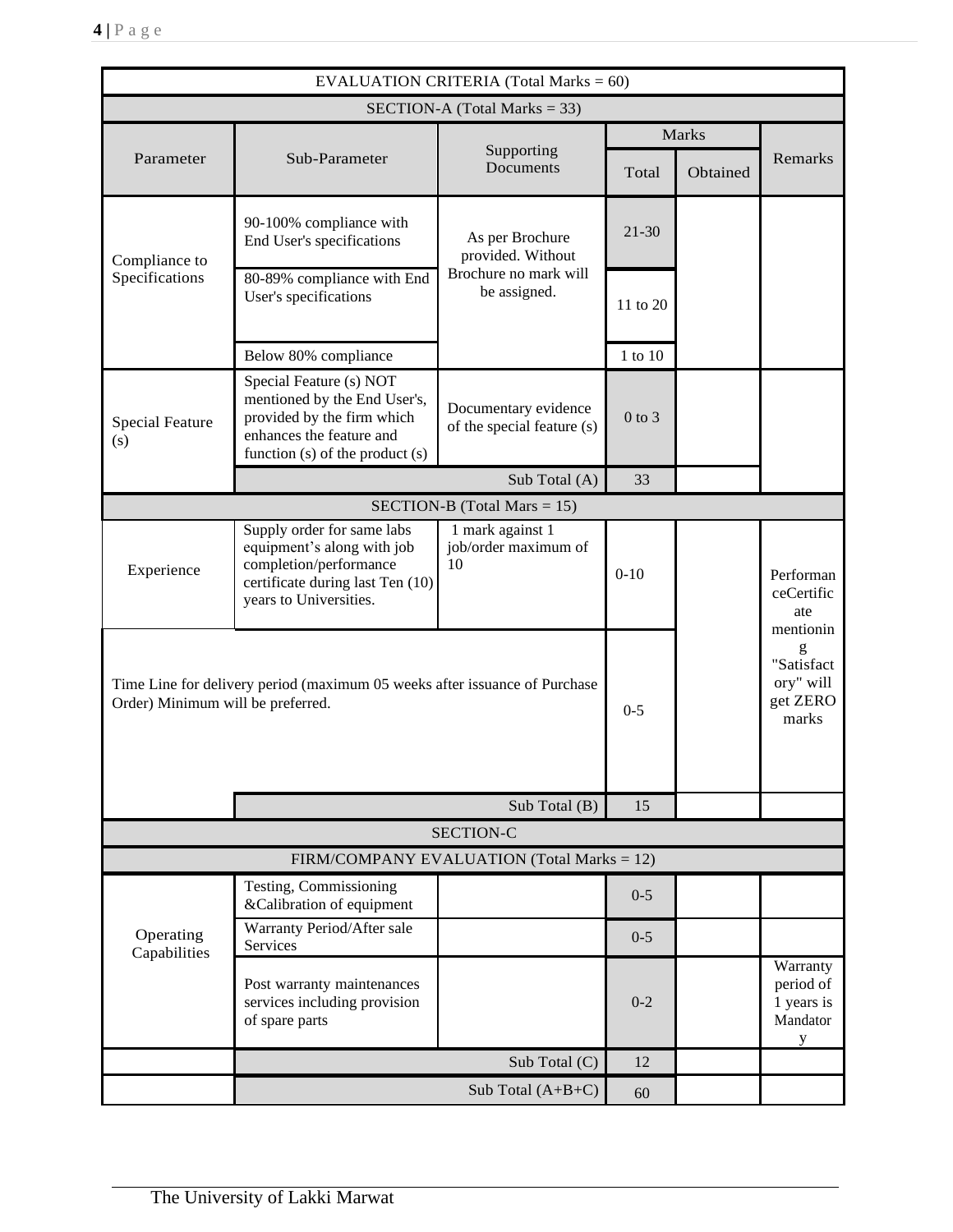# Scoring Method

- Technical Bids: 60Points
- Weightage Technical: 60Points
- Financial Bids: 40Points
- Total Points  $(100)$  = Technical  $(60)$  + Financial $(40)$
- $\bullet$  Highest Points (Technical + Financial) consider as lowestbid However in technical evaluation 40 will be considered passing marks.

# **Note**

- Bidders should read these conditions carefully and comply strictly while sending their tenders.
- If the Tenderer find any discrepancy, error, or omission in the tender Document he may notify it to The University of Lakki Marwat in writing two days before the closing date for Tenders.
- The University Purchase Committee reserves the right to accept or reject any or all quotations/Tenders without giving any reason. The decision of the University Purchase Committee shall be final and unchallengeable in any court of law.
- The bidder applying for more than one Lab items are required to submit CDR separately for each.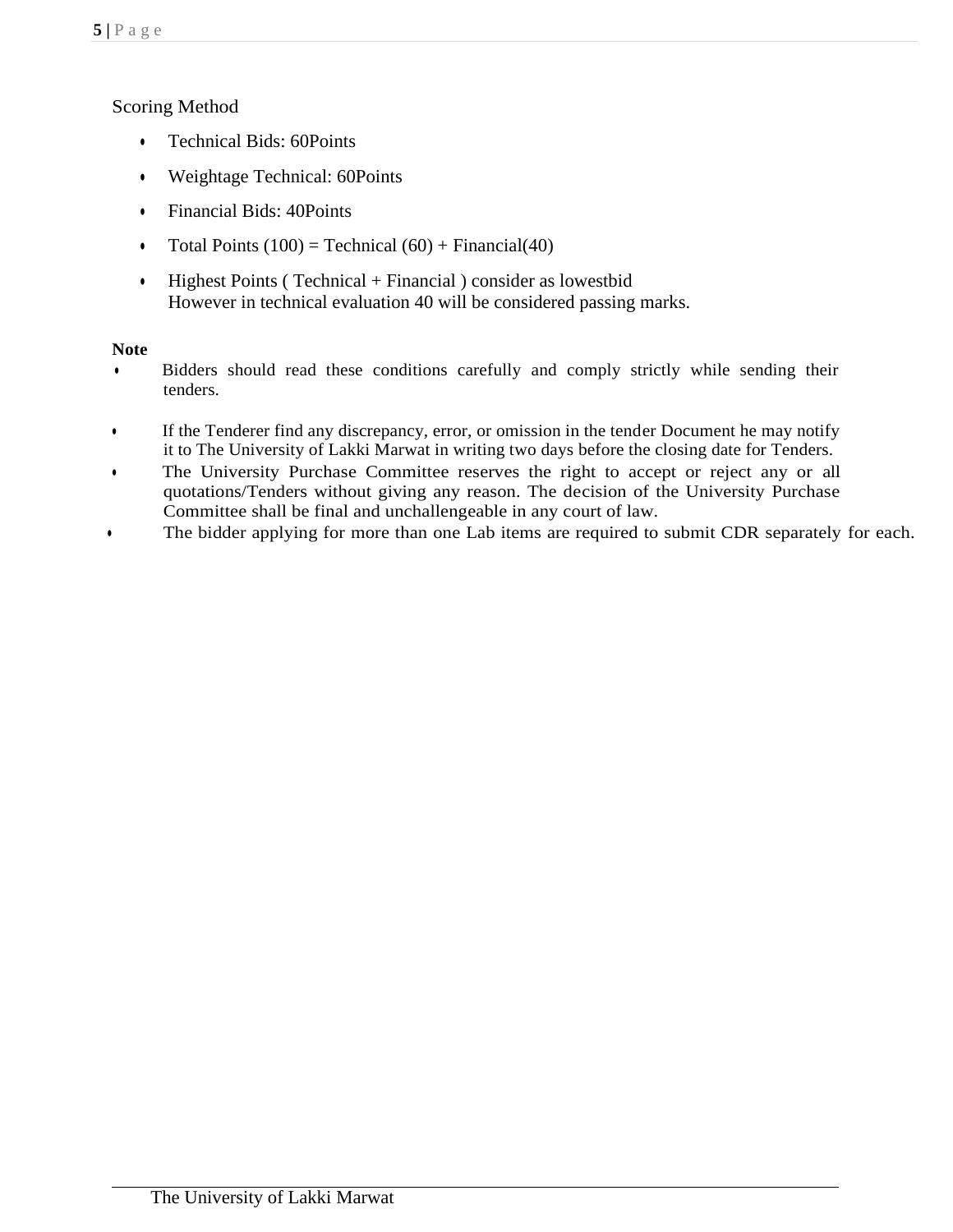## **1. General**

- All Quotations should reach the undersigned within due date as specified in the advertisement through courier/ registeredpost.
- The submission of quotations by hand is not acceptable. Bidders are bound to submit complete form issued by The University of LakkiMarwat with stamp and signature on each page and quotes rates of items in column mentioned (it may be for one item or all items) along withbid.
- Tenders must be enclosed in a properly sealed envelope. Any cutting/ correction in bid will make quotationinvalid.
- In case of quoting alternate prices, separate tender shall bepurchased.
- The bidder shall mention validity of offer, terms of payment, guarantee/warranty period and schedule ofdelivery.
- Supply order/ contract will be issued subject to the availability offunds.
- Only Manufacturers / distributors / bona fide dealers of the goods shall give tenders. They shall, therefore, furnish necessary declaration for thesame.
- Bidder, interested in bidding for one or more items separately, is allowed to do so. However, The University of LakkiMarwat reserves the right to award tender for accepting the bid for each item or bid of the whole items and can also change the quantity or specification of the purchases.
- The contractor shall notify forth in written form to The University of LakkiMarwat with any change in the constitution of the firm, etc. and such change shall not relieve any former member of the firm, etc., from any liability under thecontract.
- The contractor, in respect of the contract, shall accept no new partner/ partners in the firm unless he / they agree to abide by all its terms, conditions and deposits with The University of LakkiMarwat a written agreement to this affect. The contractor's receipt for acknowledgement or that of any partners subsequently accepted as above shall bind all of them.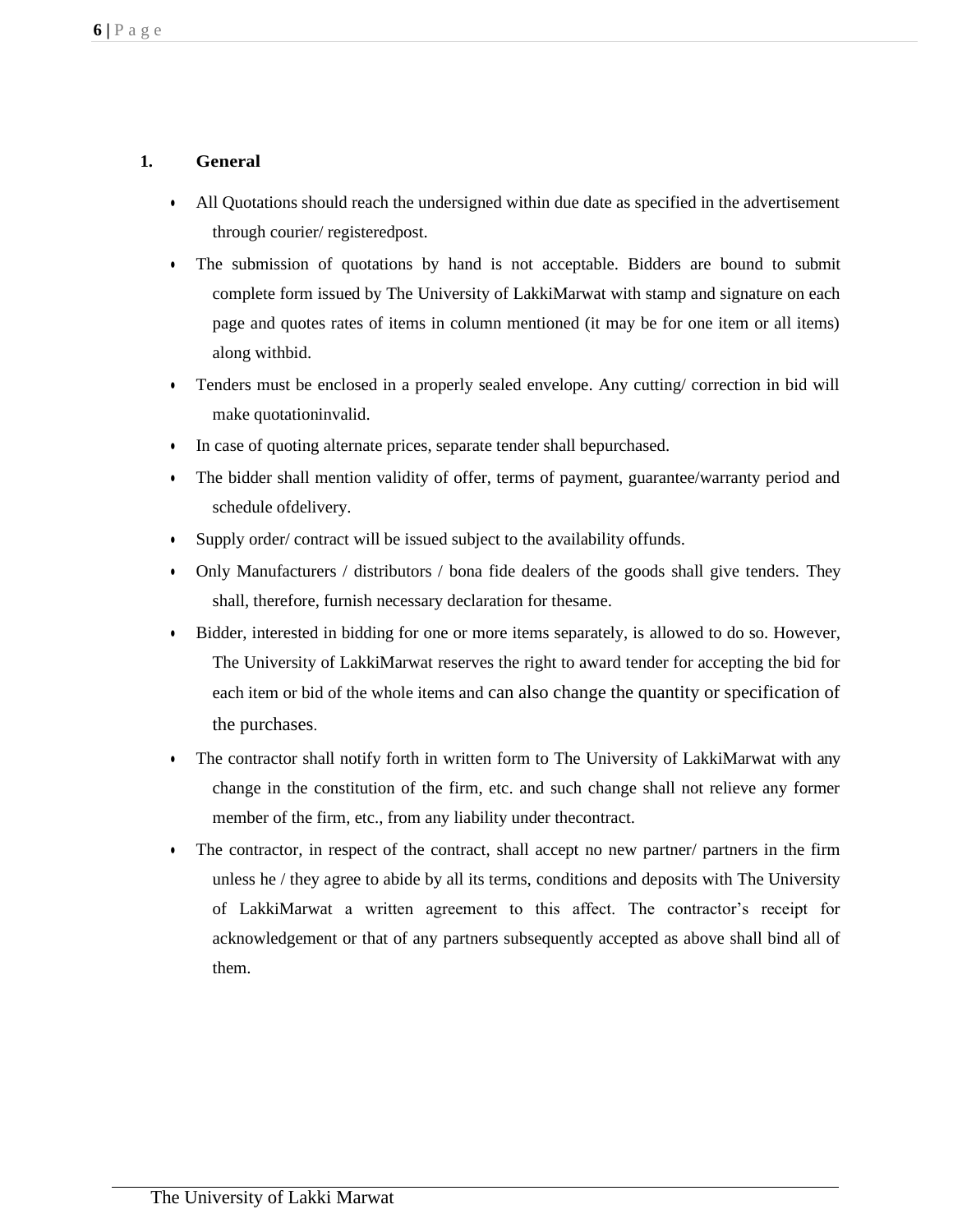- Tenders forms shall be filled in ink or typed. No tender filled in pencil shall beconsidered.
- The tenderer shall sign and stamp the tender form at each page.
- Rates shall be written both in words and figures. There should not be errors and / or over- writings. Corrections if any should be made clearly and initiated withdates.
- The contractor shall not assign or sub-let his contract or any substantial part thereof to any other agency.
- The University of LakkiMarwat reserves the right to accept any tender not necessarily the lowest, reject any tender without assigning any reasons and accept tender for all or anyone or more of the articles for which tenderer has been given or distribute items of stores to more than one firm/supplier.
- The tender shall remove the rejected articles within 15 days of intimation of rejection, after which The University of LakkiMarwat shall not be responsible for any loss, shortage or damage and shall have the right to dispose of such articles as it thinks fit, at the tenderers risk and on his account.
- The evaluation will be based on the comparison specification/ model/ makes and expiry. The University of LakkiMarwat reserves the right to choose the specification/ models/ makes at its discretion.

#### **2. Bid Price**

- The Bidder shall indicate in his offer, list of items with specifications, standard accessories, make and origin, the unit price and total Bid prices of the goods (PakRupees).
- Prices of the optional accessories should be quoted separately. Rates quoted should be F.O.R and C & F, (Pak Rupees).
- Taxes levied by the government, if any, shall be paid by the bidder and must be included in the quotedprices.
- The University of LakkiMarwat is exempted from the whole of customs duties under to the Ministry of finance, economic affairs statistics and revenuerules.
- In case of supply from local market or from ready stock, security  $\omega$  10% of the total bill will be deducted for a period of One year and will be released subject to receiving satisfactory report from the concerned office. While in the case of  $C \& F$  prices, the call deposit will be considered as security and retained as statedabove.
- In case of items supplied from local stock, sales Tax and Income Tax will be deducted from the supplier's bill as per government rules. GST will be refunded subject to the provision of Sale Taxinvoice.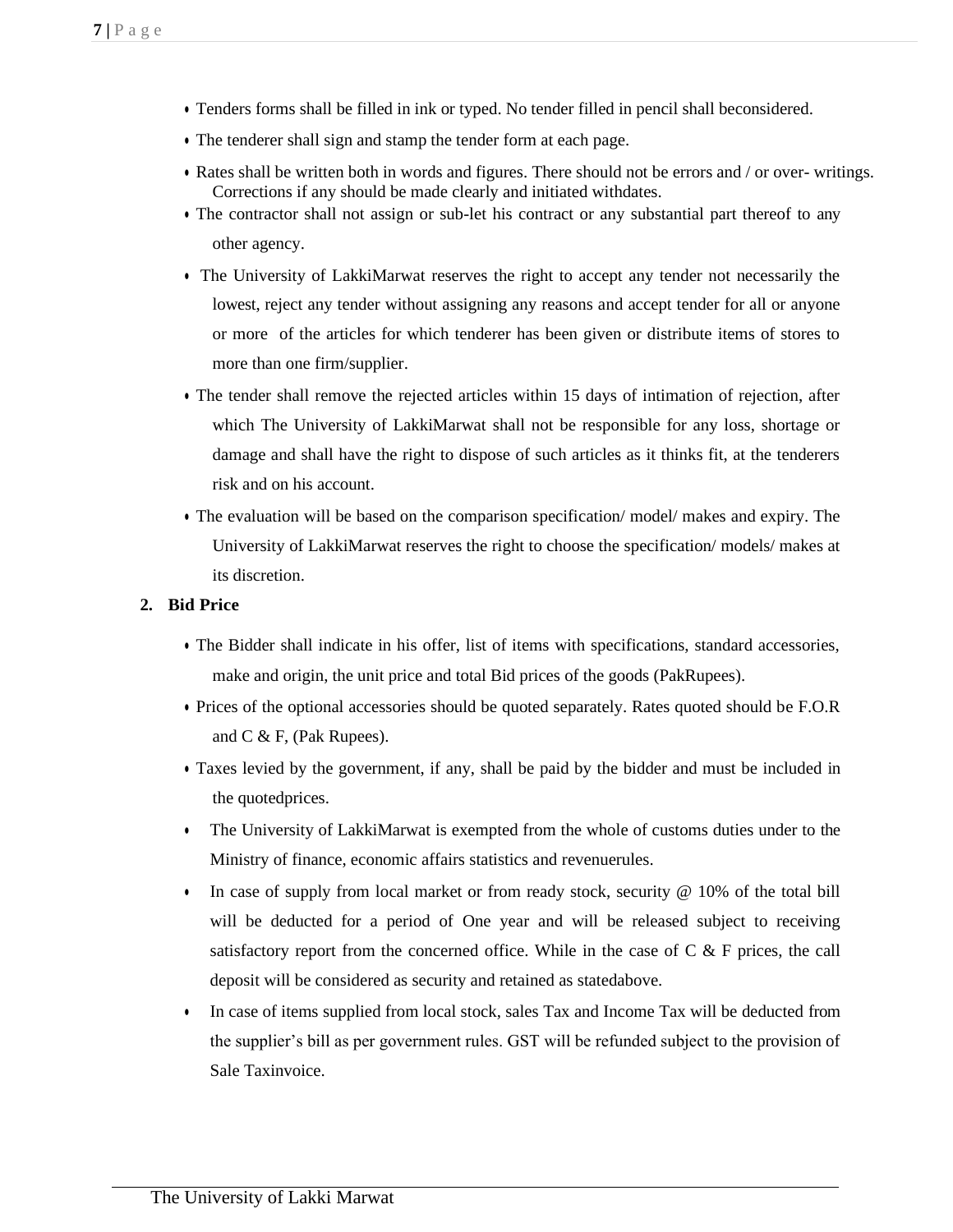# **3. Currencies ofBid**

- The prices shall be quoted in Pakistani rupees in case of F.O.R and foreign currencies in case ofC&F,
- Letter of Credit (LC) will be opened by the University for the Import of some items/ equipments in case of C&F.

## **4. Bid Validity**

• The Bid will remain valid and open for acceptance of the purchaser for a period of 120 days from the specified date of opening or closing of financial year on the case maybe.

### **5. EarnestMoney**

- The Quotation must be accompanied with a call deposit of 5% of the local quoted prices with their offer in the form of demand draft/pay order in favour ofThe University of LakkiMarwat",(refundable).
- The earnest money shall be denominated in Pakistani rupees and shall be in the form of demand draft, pay order or call deposit, issued by Pakistani bank or branch of a foreign bank, operating inPakistan,
- In case of alternate prices, earnest money will be based on the maximum quoted price of the same items. The demand draft shall be returned to unsuccessfulbidders.
- The earnest money may be forfeited in the followingcases:
	- When tenderer withdraws or modifies the offer, after opening of tender but before acceptance of tender,
	- When tenderer does not execute the agreement if any, prescribed within the specifiedtime.
	- When the tenderer does not deposit the security money after supply order is given.
	- When he fails to commence the supply of the items as per supply order within the time prescribed.

### **6. Signing ofBids**

• The person signing the Bids shall initial all the pages of the bid along with official seal/stamp where entries aremade.

### **7. Dead Line for submission ofBids**

• All Bids must reach and be received by the purchaser on or before the prescribed date line during the officehours.

### **8. LateBids**

• Late bids will not be entertained and returned unopened to theBidder.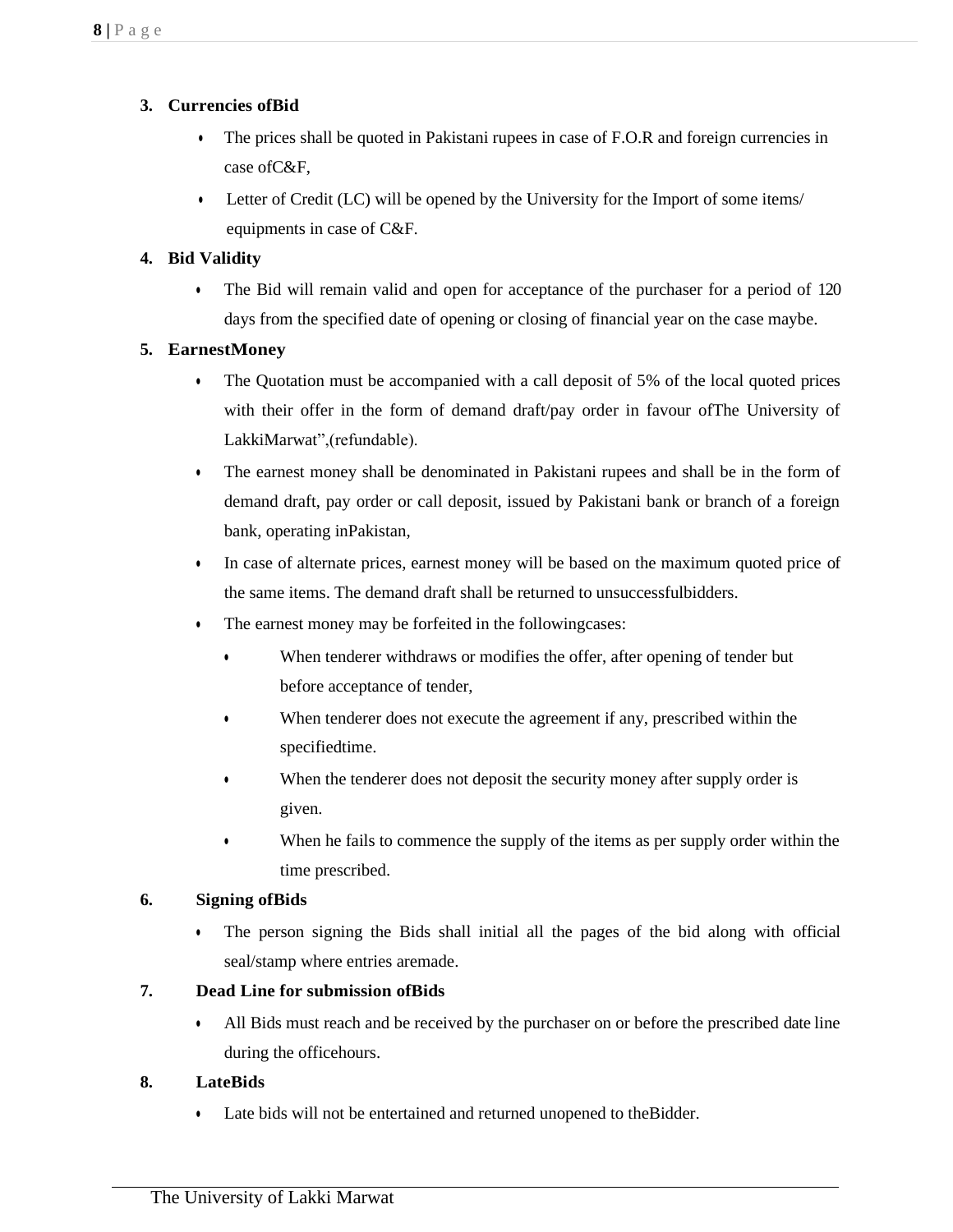### **9. Canvassing**

• Counseling or canvassing staff or elected representatives by any Tenderer will become liable todisqualification.

## **10. Delivery of Equipment /Items**

- The items/ equipment (s) will be supplied in packed form and opened in front of the Committee. The working manuals, circuit diagrams, related literature and computer programs, if any, must accompany the items/ equipment (s) inoriginal.
- The tenderer shall be responsible for the proper packing, so as to avoid damage under normal conditions of transport by sea, rail and road or air and delivery of the material in the good condition to the consignee atdestination.
- In the event of any loss, damage, breakage or leakage or any shortage the tenderer shall be liable to make good such loss and shortage found at the checking / inspection of the material by the consignee. No extra cost on such account shall beadmissible.
- The goods will be delivered at the destination gone down in perfectcondition.
- The supplier, if he so desires may insure the valuable goods against lost by theft, destruction or damage, by fire, flood under exposure to whether or otherwise viz., (war, rebellion, riot,etc.).
- The insurance charges will be borne by the supplier and The University of LakkiMarwat will not be required to pay such charges ifincurred.

### **11. Performance Security**

- Within one week of issuance of the purchase order successful bidders shall furnish to The University of LakkiMarwat, the performance security bond as per Annexure A equivalent to 10% of the bid price in the form of bank guarantee, the performance security shall be payable to The University of LakkiMarwat as compensation for any loss resulting from the suppliers failure to complete itsobligation.
- The performance security will be discharged by the University and returned to the supplier after completion of the supplier's performance obligations under thecontract.

### **12. Forfeiture of SecurityDeposit**

- Security amount in full or part may be forfeited in the followingcase:
	- When the terms and conditions of contract isbreached.
	- When the Tenderer fails to make complete supplysatisfactorily.
	- Notice of reasonable time will be given in case of forfeiture of security deposit. ThedecisionofthePurchaseCommitteeinthisregardshallbe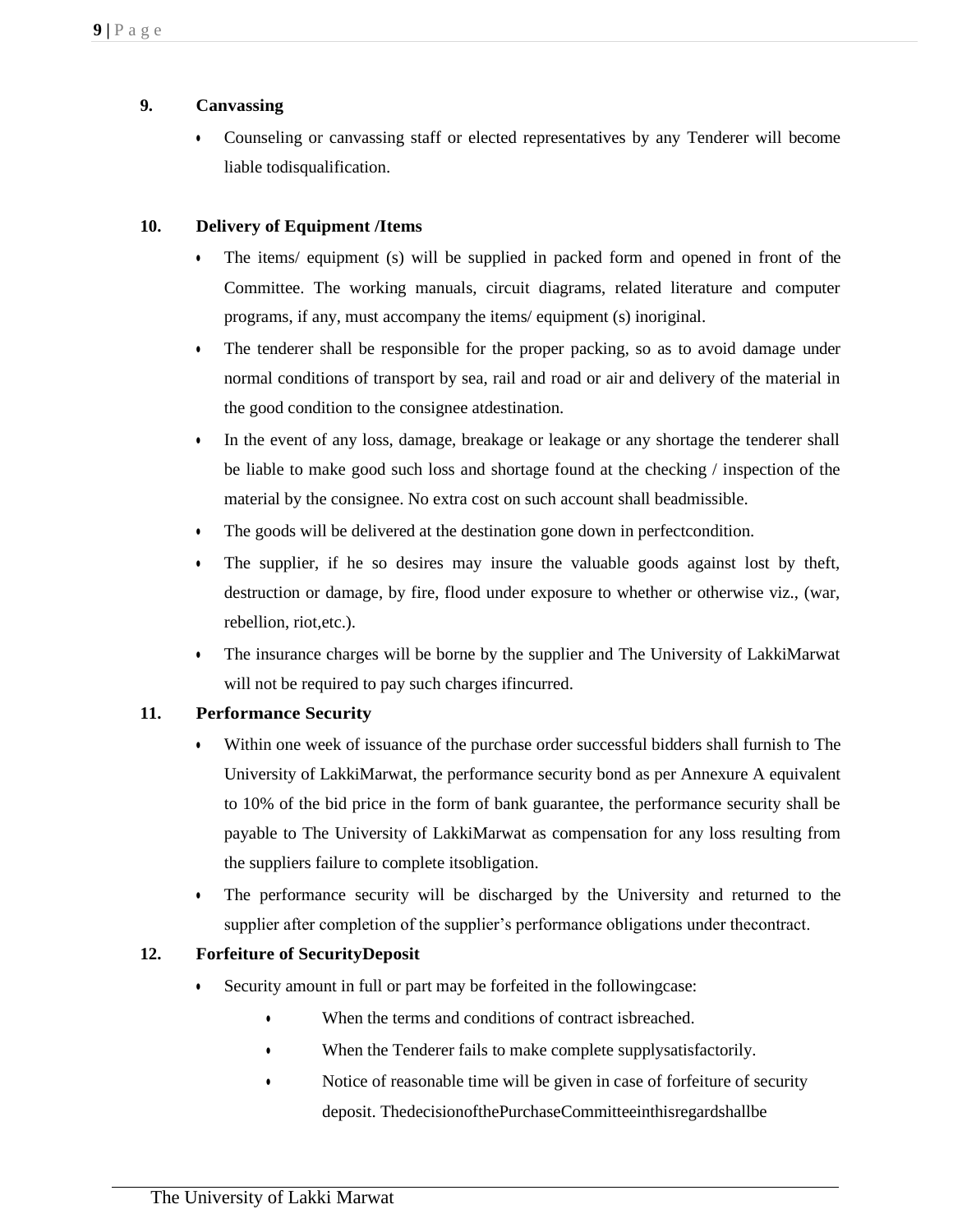final.

## **13. Mode ofPayment**

- Payment shall be made in the form of cheque which shall be issued after receipt of equipment / items, installation and inspection.
- No advance payment will be made. Payments will be made subject to the clearance of account and auditcells.
- The time specified for delivery in the tender form shall be deemed to be the essence of the contract and the successful tenderer shall arrange supplies within the specifiedperiod.
- If the supplier requires an extension of time in completion of contractual supply on account of occurrence of any hindrance, he shall apply in writing to the committee, which has placed the supply order, for the same immediately on occurrence of the hindrance but not after the stipulated date of completion ofsupply.

#### **14. Prices**

- Prices charged by the supplier for goods deliver in services performed under the contract shall not exceed the prices quoted the supplier in its bids. The quantity of items to be purchased can be increased / decreased at the approvedrates.
- The University of LakkiMarwat reserves the right to consider a total package deal for all or group of some equipment with a total lowest quoted price for the package rather than lowest prices for the individualitems.

### **15. Standard**

- The equipment supplied must be tropical zed and it must be capable of functioning under the climatic conditions of LakkiMarwat.
- There shall be no deviation from specification and country of make as provided with each item. In case of any ambiguity in specification/accessories needed for the full functioning of the equipment, the firm must clear it with the Purchase Committee. However, the decision of the Committee will befinal.
- The goods with standard accessories supplied under this contract shall confirm to the standard maintenance in the technical specification along with the set of operational and maintenance manual it will be responsibility of the supplier to quote equipment in complete package.

### **16. Training**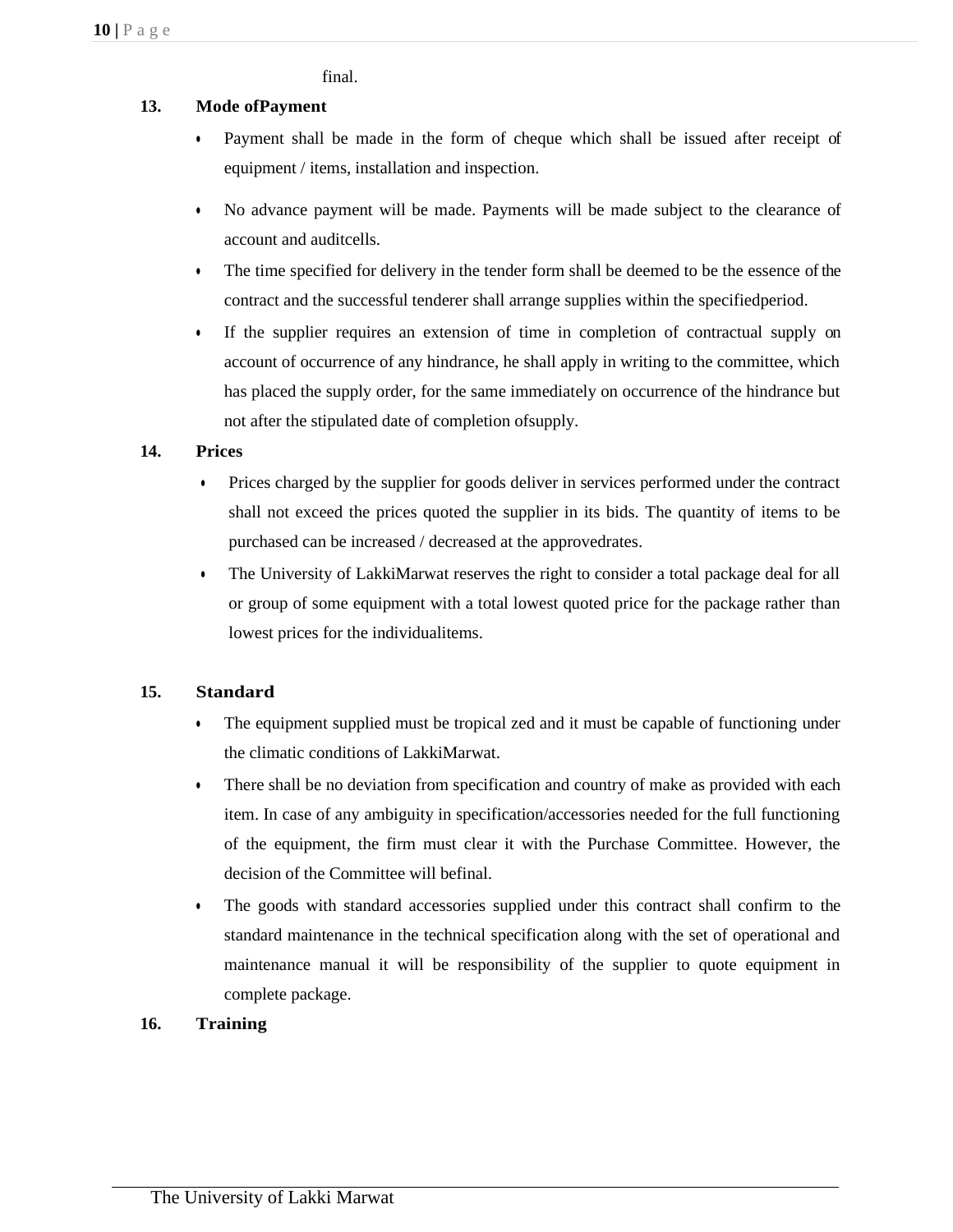• The firm supplying the item/ equipment (s) will demonstrate the operation / working of the equipment (s) to the satisfaction of the quarter concerned and provide training if needed.

### **17. Calibration ofitem/equipment**

• The approved firm will install the equipment (s) in the presence and satisfaction of the Purchase Committee. In case of any defect in the supplied equipment (s) or if it is not in accordance with the desired specification, the item will be changed at the cost of the supplier.

### **18. Guarantee /Warranty**

- The Tenderer would give comprehensive onsite warranty / guarantee that the goods / stores / articles would continue to conform to the description and quality as specified for a period of one year from the date of delivery of the said goods/stores/articles to be purchased and that notwithstanding the fact that the purchaser may have inspected and/or approved the said goods/stores/article, if during the aforesaid period of one year, the said goods/stores/articles, be discovered not to conform to the description and quality aforesaid or have determined (and the decision of the Purchase Committee in that behalf will be final and conclusive), the purchaser will be entitled to reject the said goods/stores/articles or such portion thereof as may be discovered not to conform to the said description and quality, on such rejection the goods/articles/stores will be at the seller's risk and all the provisions relating to rejection of goods etc. shallapply.
- The Tenderer shall, if so called upon to do, replace the goods etc., or such portion thereof as is rejection by Purchase Committee, otherwise the tenderer shall pay such damage as may arise by the reason of the breach of the condition herein contained. Nothing herein contained shall prejudice any other right of the Tender Committee in that behalf under this contract orotherwise.
- The tenderer shall also replace machinery and equipment's, in case it is found defective which cannot be put to operation due to manufacturing defect, etc. In case of machinery and equipment specified by the Tender Committee, the tenderer shall be responsible from carrying out annual maintenance and repairs on the terms and conditions as may be agreed. The tenderer shall also be responsible to ensure adequate regular supply of spare parts needed for a specific type of machinery and equipment's whether under their annual maintenance and repairs rate contract or otherwise. In case of change of model he will give sufficient notice to the Tender Committee who may like to purchase spare partsfrom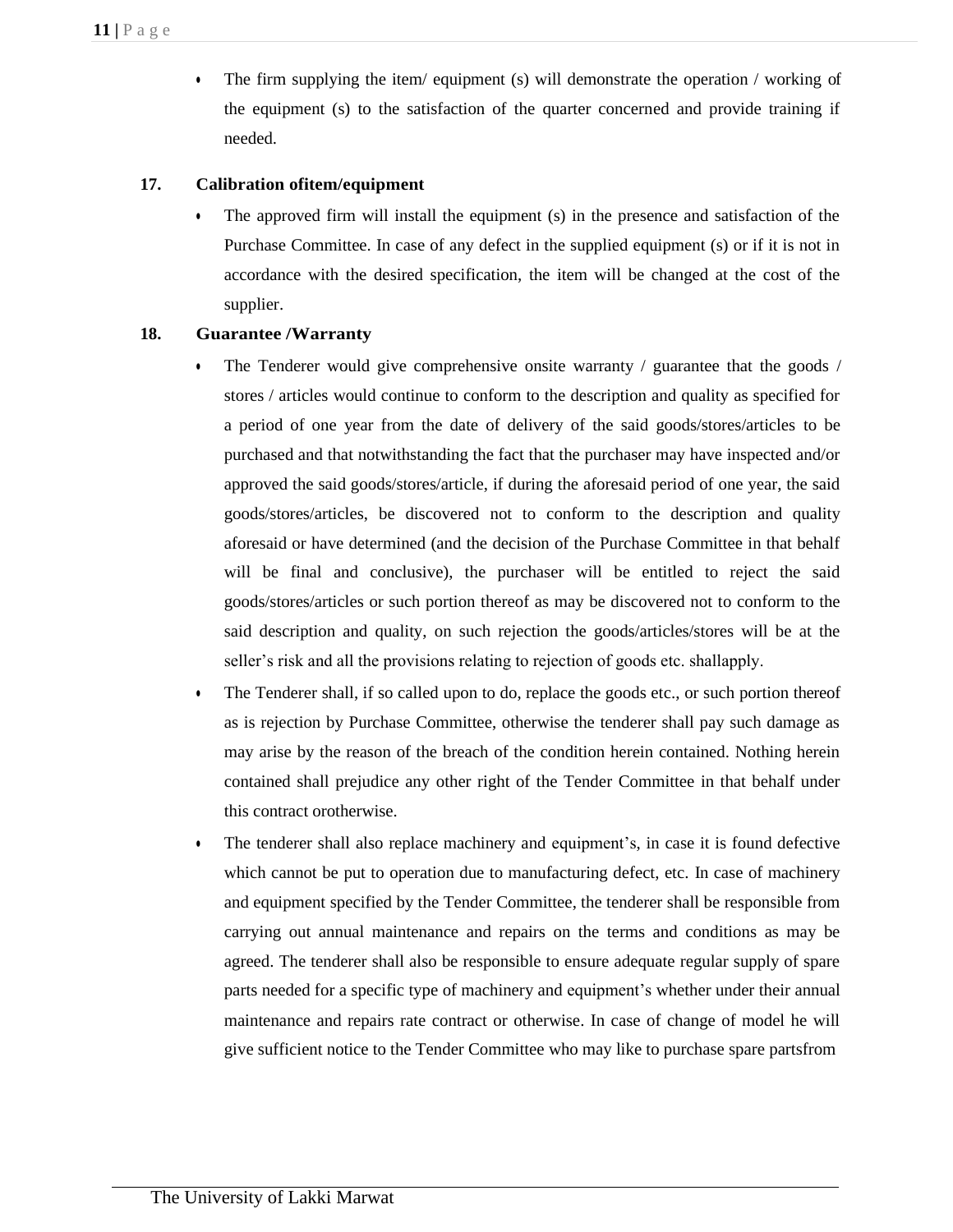them to maintain the machinery and equipment's in perfect condition.

• The firm must have a representative office in Peshawar/Islamabad/Lahore, which can be contacted in case of any problem encountered during the working of equipment(s).

#### **19. Conforming Tender**

- A conforming tender is defined asfollows:
	- It is submitted ontime.
	- It is lodged at the nominatedplace.
	- All required forms arecompleted.
	- Documents are properlysigned.
	- It complies with the tenderconditions.
	- There are no commercial and contractual qualifications to thetender.
- A non-conforming tender is one, which does not satisfy the above requirements and it may berejected.

#### **20. Disqualification ofTender**

• The tenderer shall observe all relevant statutory and legal requirements when complete the tender. Any Tender engaged in collusion with other tenderers shall be disqualified fromtendering.

#### **21. Delay inDelivery**

• In case of extension in the delivery period, the recovery shall be made on the basis of following percentages of value of goods stores / work completion which the tenderer has failed to supply / complete thework.

#### **22. Conditions withPercentage**

- a. Delay up to one fourth period of the prescribed delivery period. 2.5%
- b. Delay exceeding one fourth but not exceeding half of the prescribed period. 5.0%
- c. Delay exceeding half but not exceeding three fourth of the prescribed period. 7.5%
- d. Delay exceeding three fourth of the prescribed period. 10.0%
- Fraction of a day in reckoning period in supplies shall be eliminated if it is less than half a day. The maximum amount of shall be10%.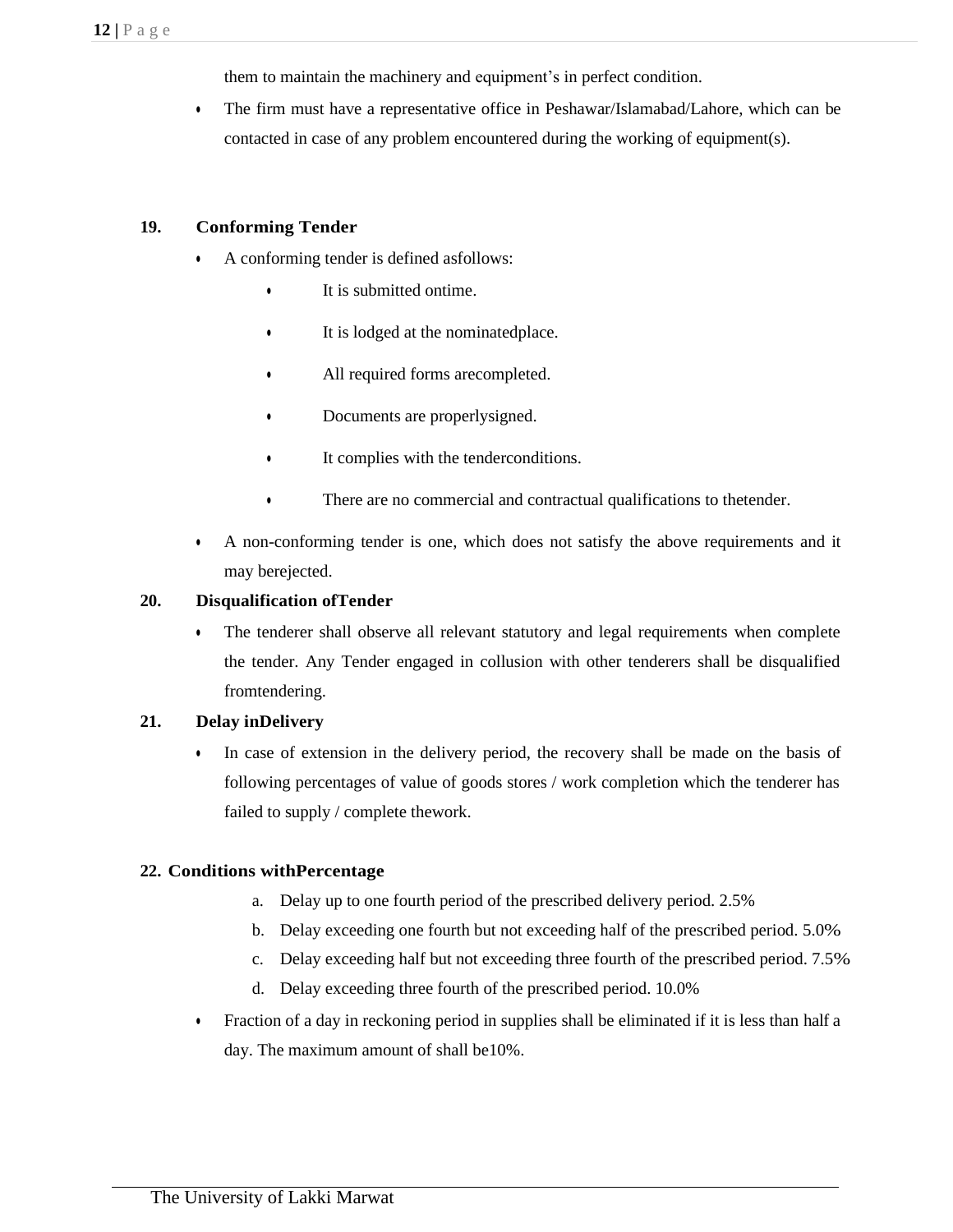• The security money shall be refunded immediately after expiry of warranty period provided there is no breach of contract by the supplier and provided there is no outstanding against thetenderer.

# **23. Recoveries**

Recoveries of liquidated damages, short supply, breakage, rejected articles shall ordinarily be made from bills.

 $C&F = Cost$  and freight basis

FOB = Freight on Board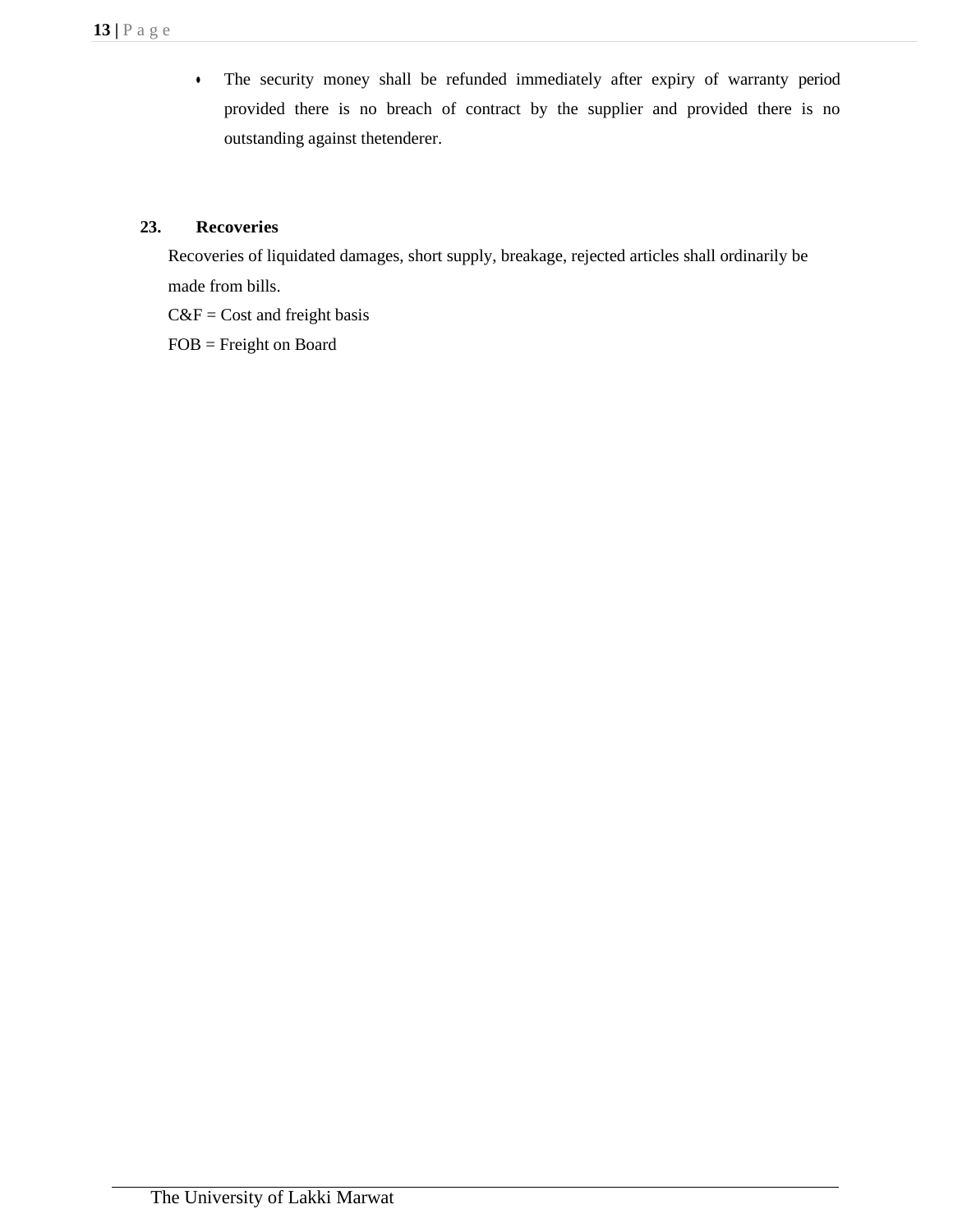#### **PerformanceBond**

To

The Registrar

The University of LakkiMarwat

Dear Sir,

| The AGREEMENT DATE:                                                 |  |     | BETWEEN The University of LakkiMarwat&M/S     |  |      |                         |  |
|---------------------------------------------------------------------|--|-----|-----------------------------------------------|--|------|-------------------------|--|
|                                                                     |  | NO. | inconsideration of your having concluded a    |  |      |                         |  |
|                                                                     |  |     | CONTRACT Evidenced by purchaseorder No.Dated. |  | With | Messer's                |  |
|                                                                     |  |     | $(supplier)$ for                              |  |      | and in consideration of |  |
| value received from the supplier, we agree and undertake asfollows: |  |     |                                               |  |      |                         |  |

1. To make conditional payment of <u>or</u> unconditional payments from time to time is called upon totaling the said sumof being 10 % of the contract price mentioned in the said purchase order / agreement upon your written demand (s) without further recourse, questions or reference to the suppliers default in compliance with its obligations, liabilities and responsibilities arising under and in pursuance of the warranties and guarantees committed in the said purchase order / agreement.

2. To accept written intimate (ion) from you is sufficient evidence of default or noncompliance as aforesaid in the part of supplier and to make payment accordingly within 15 days of receipt of the writtenintimations.

3. To keep this guarantee in full force from the date of this guarantee up to two year after the date of installation and successful operation of items/equipment's.

4. No grant of time or other indulgence to or composition or arrangement with supplier in respect of the performance of its obligation under and pursuance of the said agreement / purchase order of any clause thereof, with or without notice to us shall in any manner discharge or otherwise how so ever effect this guarantee and out liabilities and commitments hereunder.

5. This guarantee should also cover obligations of the supplier so for as the liquidated damages as concerned as provided in agreement / purchase order any recovery on account of liquidated damages shall not reduce the value of 10% provided herein.

6. This guarantee shall be binding on us at our successors in interest and shall be irrevocable.

> Name of Person & Designation Name of Firm/Company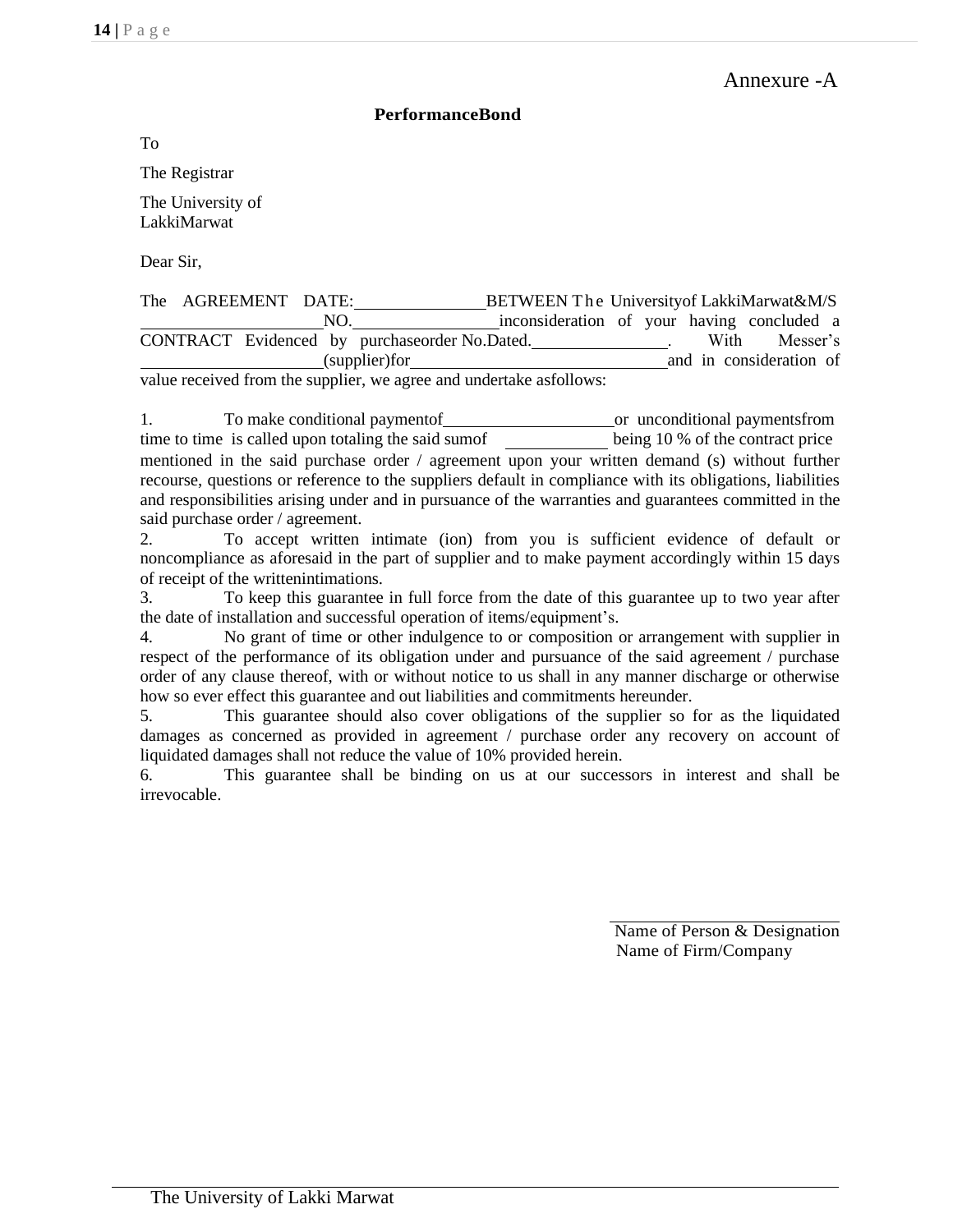#### SUPPLY & INSTALLATION OF COMPUTER ITEMS TO THE UNIVERSITY OF LAKKI MARWAT

### Schedule of Rates

To The Registrar, The University of LakkiMarwat,

Dear Sir

I/we have gone through, understood fully and declare that I/ we shall abide by the terms and conditions detailed in the tender document for supply of following items -

My / our rates are as under-

| S. No          | <b>Item</b>                  | <b>Specifications</b>                                                                                                                                                                                                                                                                                                                                    | Quant<br>ity | Unit<br><b>Price</b>     |            | <b>Total</b><br><b>Price</b> |
|----------------|------------------------------|----------------------------------------------------------------------------------------------------------------------------------------------------------------------------------------------------------------------------------------------------------------------------------------------------------------------------------------------------------|--------------|--------------------------|------------|------------------------------|
|                |                              |                                                                                                                                                                                                                                                                                                                                                          |              | (Including<br>all Taxes) | <b>GST</b> | (Including<br>all Taxes)     |
| $\mathbf{1}$   | Laptop                       | Core-i5, 8GB RAM, 1TB HDD,<br>1GB Graphic Card, Super Drive, 8th<br>generation<br>Equalent or High Spec will be<br>prefeed.                                                                                                                                                                                                                              | 12           |                          |            |                              |
| $\overline{2}$ | <b>Heavy Duty</b><br>Printer | HP LaserJet enterprise M608N<br>Printer, Function-Print, First Page<br>out (Ready) Black as fast as 5.4 Sec,<br>Resolution (Color) 1200x1200,<br>Monthly duty cycle up to 275,000<br>pages Print Technology Laser,<br>Display 6.86 (2.7 in) QVGA (Color<br>praphics), Rotating, Processor<br>Speed, 1.2 GHz<br>Equalent or High Spec will be<br>prefeed. | 01           |                          |            |                              |
| 3              | Printer                      | Laser Printer (A4) (Black & White)<br>Print Speed up to 33 ppm<br>.Resolution 1200x1200 DPI<br>.Processor 800 MHz<br>.Double Side printing<br>.Memory 128 MB<br>(Netwok+Duplex)<br>Equalent or High Spec will be<br>prefeed.                                                                                                                             | 04           |                          |            |                              |
| 4              | Photocopier                  | Speed 45 c p m<br>Copy Size A -3<br>Memory 768 MB or higher<br>Hard disk 60 GB or higher<br>Paper capacity 1150 sheets or<br>higher<br>built in Duplex Copying & Printing<br>Built in DADF 100 Sheets Capacity<br>Toner life 40000 copies or higher<br>Equalent or High Spec will be<br>prefeed.                                                         | 02           |                          |            |                              |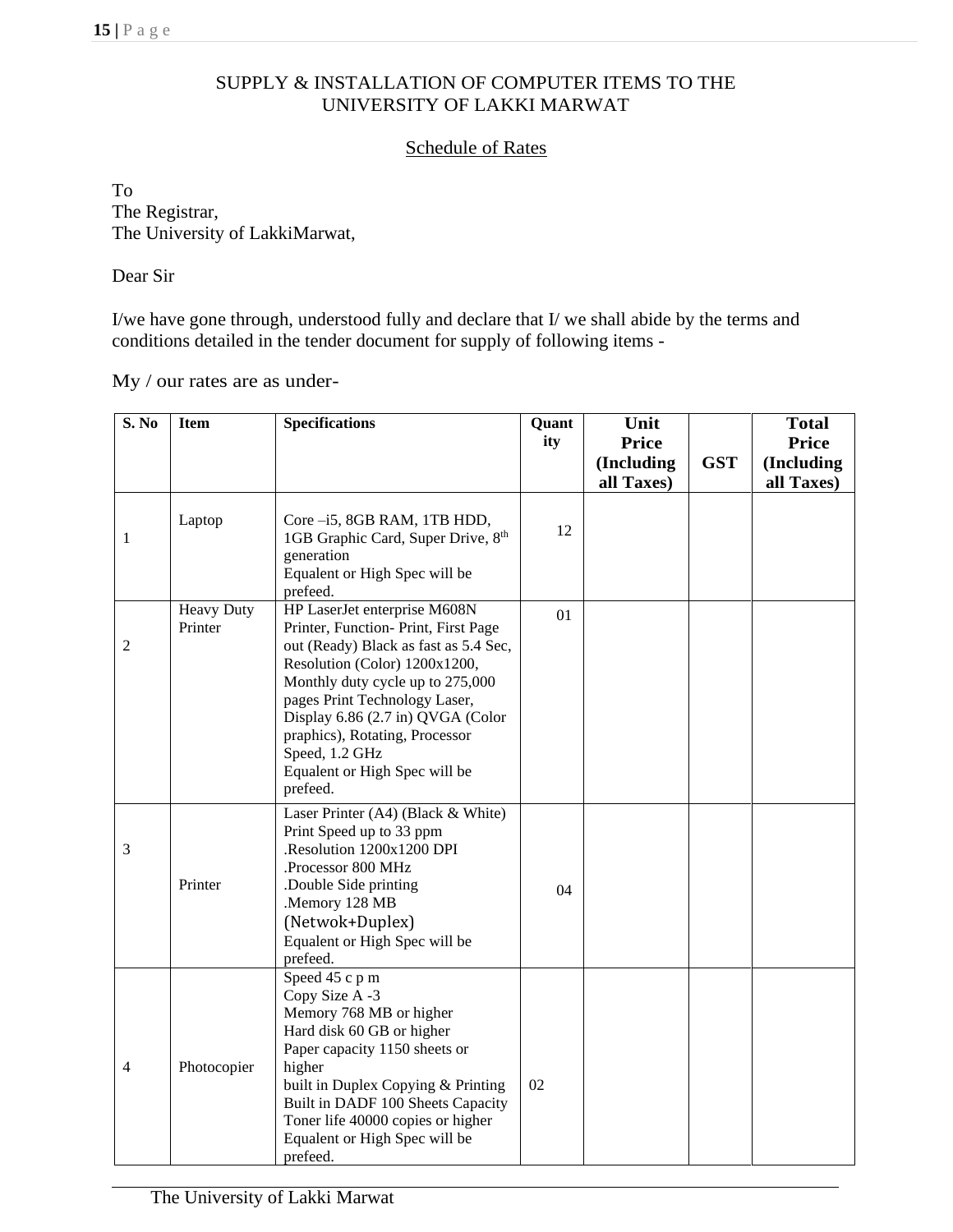| 5 | <b>Color Printer</b>                  | EPSON L4150 WI-FI Duplex All in<br>one Ink Tank (4 Color, A4+Size<br>Print, Scan, Copy, Print Speed up to<br>10.5 imp/5.0 ipm, Duplex: $6.0$<br>$imp/4.0$ imp.<br>Equalent or High Spec will be<br>prefeed. | 01 |  |  |  |
|---|---------------------------------------|-------------------------------------------------------------------------------------------------------------------------------------------------------------------------------------------------------------|----|--|--|--|
| 6 | External Hard<br>Desk                 | 2TB                                                                                                                                                                                                         | 03 |  |  |  |
|   | Total Including all Taxes (In Figure) |                                                                                                                                                                                                             |    |  |  |  |
|   | Total Including all Taxes (In Words)  |                                                                                                                                                                                                             |    |  |  |  |

Name of Person &Designation Name ofFirm/Company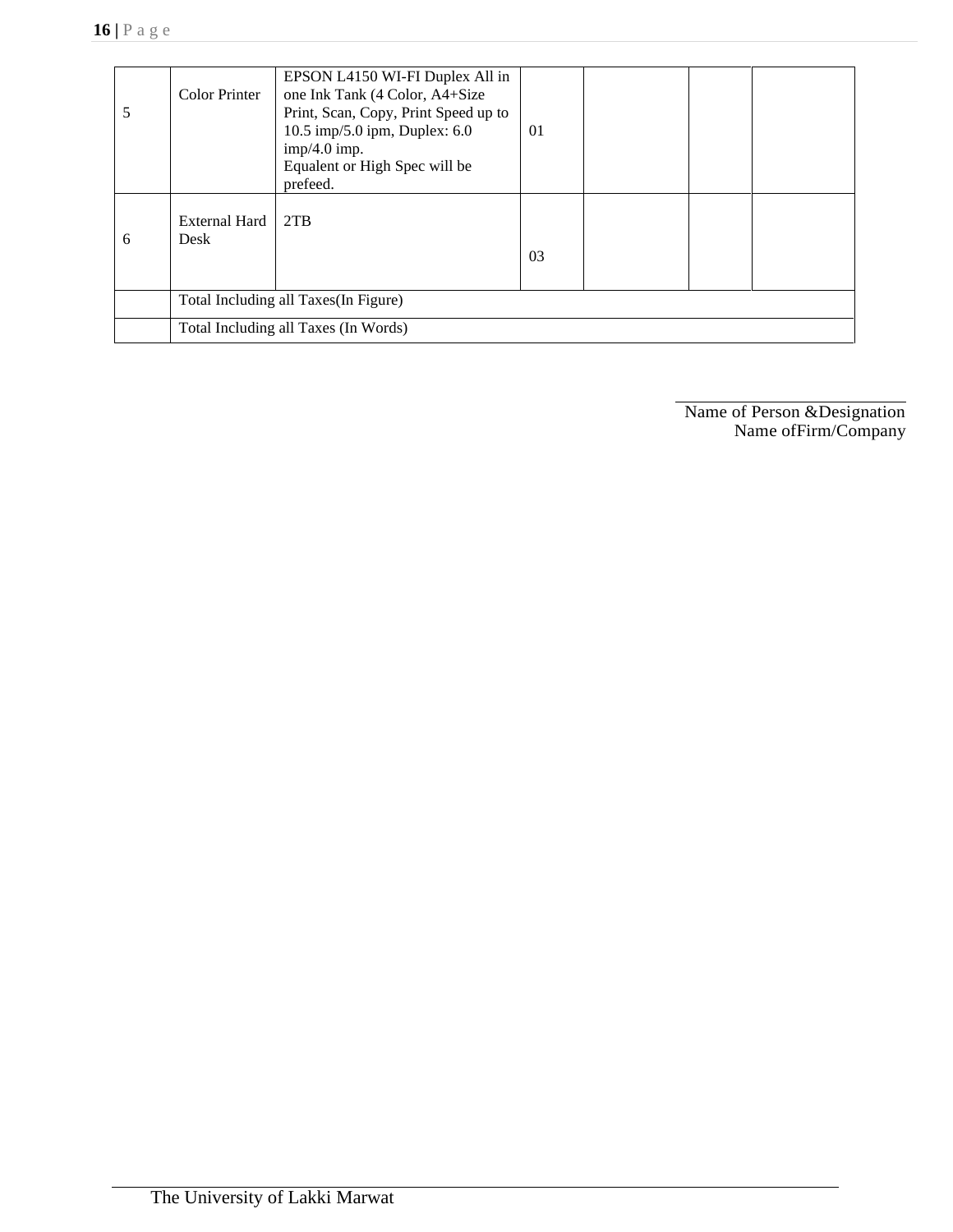# SUPPLY & INSTALLATION OF ZOOLOGY LAB EQUIPMENTS TO THE UNIVERSITY OF LAKKI MARWAT

## Schedule of Rates

To The Registrar, The University of Lakki Marwat,

Dear Sir

I/we have gone through, understood fully and declare that I/ we shall abide by the terms and conditions detailed in the tender document for supply of following items -

My / our rates are as under-

| S.<br>N <sub>0</sub> | <b>Item Name/</b><br><b>Specifications</b>                                         | Quantity       | Unit<br><b>Price</b><br>(Includ | <b>GST</b> | <b>Total</b><br><b>Price</b><br>(Includin |
|----------------------|------------------------------------------------------------------------------------|----------------|---------------------------------|------------|-------------------------------------------|
|                      |                                                                                    |                | ing all<br>Taxes)               |            | g all<br>Taxes)                           |
| $\mathbf{1}$         | Best scope BML-280LCD Digital<br>Microscope                                        | 1              |                                 |            |                                           |
| $\overline{2}$       | USB Digital Microscope DMS 200X<br>China                                           | $\overline{2}$ |                                 |            |                                           |
| 3                    | Dawlance Signature Series 91996 18<br>CU ft Refrigerator                           | 1              |                                 |            |                                           |
| $\overline{4}$       | Male Skeleton Model                                                                | 1              |                                 |            |                                           |
| $\overline{5}$       | <b>Female Skeleton Model</b>                                                       | 1              |                                 |            |                                           |
| 6                    | Orion Star Blast 6i Telescope                                                      | 1              |                                 |            |                                           |
| $\overline{7}$       | Omron digital Automatic Blood<br>Pressure Monitor M10-IT                           | 1              |                                 |            |                                           |
| $\,8\,$              | Incubator with Auto Turner                                                         | 1              |                                 |            |                                           |
| $\overline{9}$       | Autoclave made in Japan                                                            | 1              |                                 |            |                                           |
| 10                   | Bio-Radicycler IQ Thermal cycler Real<br>Time PCR DNA detection system<br>analyzer | 1              |                                 |            |                                           |
| 11                   | <b>GRACE</b> horizontal mini electrophoresis<br>machine                            | 1              |                                 |            |                                           |
| 12                   | 22 parameters fully automatic<br>mindrayhematology analyzer                        | 1              |                                 |            |                                           |
| 13                   | UV/Vis Spectrophotometer (China)                                                   | 1              |                                 |            |                                           |
| 14                   | Ultra-thin semiautomatic Biological<br><b>Rotatory Microtome</b>                   | 1              |                                 |            |                                           |
| 15                   | Fume Hood (Metal)                                                                  | 1              |                                 |            |                                           |
| 16                   | <b>HAV IGM Detective ELISA kit</b>                                                 | 1              |                                 |            |                                           |
| 17                   | Adjustable volume Micropipette                                                     | 1              |                                 |            |                                           |
| 18                   | <b>Glucose Meter</b>                                                               | 1              |                                 |            |                                           |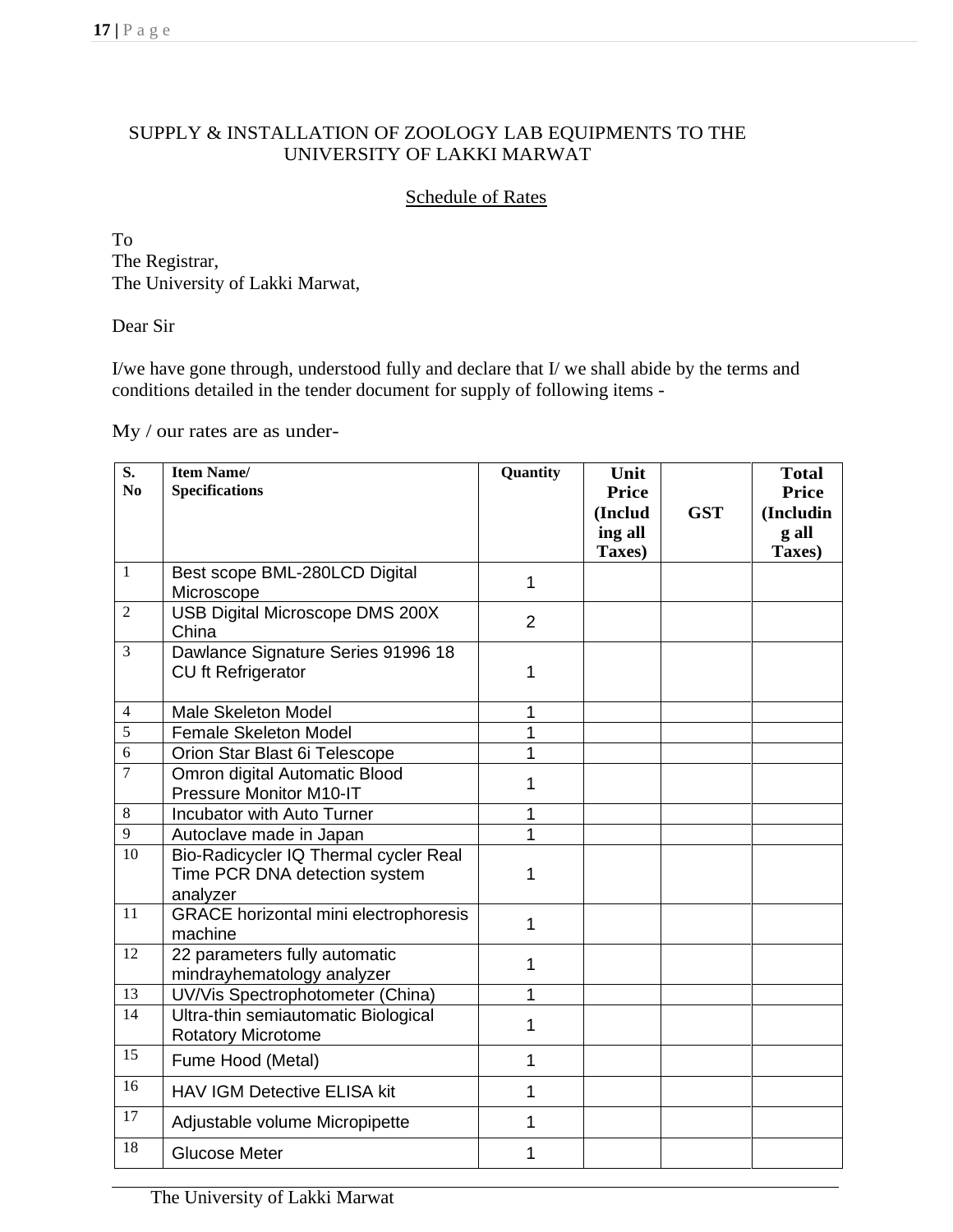| S.<br>N <sub>0</sub> | <b>Item Name/</b><br><b>Specifications</b> | Quantity | Unit<br><b>Price</b><br>(Includ<br>ing all<br>Taxes) | <b>GST</b> | <b>Total</b><br><b>Price</b><br>(Includin<br>g all<br>Taxes) |
|----------------------|--------------------------------------------|----------|------------------------------------------------------|------------|--------------------------------------------------------------|
|                      | Total Including all Taxes (In Figure)      |          |                                                      |            |                                                              |
|                      | Total Including all Taxes (In Words)       |          |                                                      |            |                                                              |

\_\_\_\_\_\_\_\_\_\_\_\_\_\_\_\_\_\_\_\_\_\_\_\_\_\_\_\_\_\_\_\_\_\_\_\_\_\_\_\_\_\_\_\_\_ Name of Person &Designation Name of Firm/Company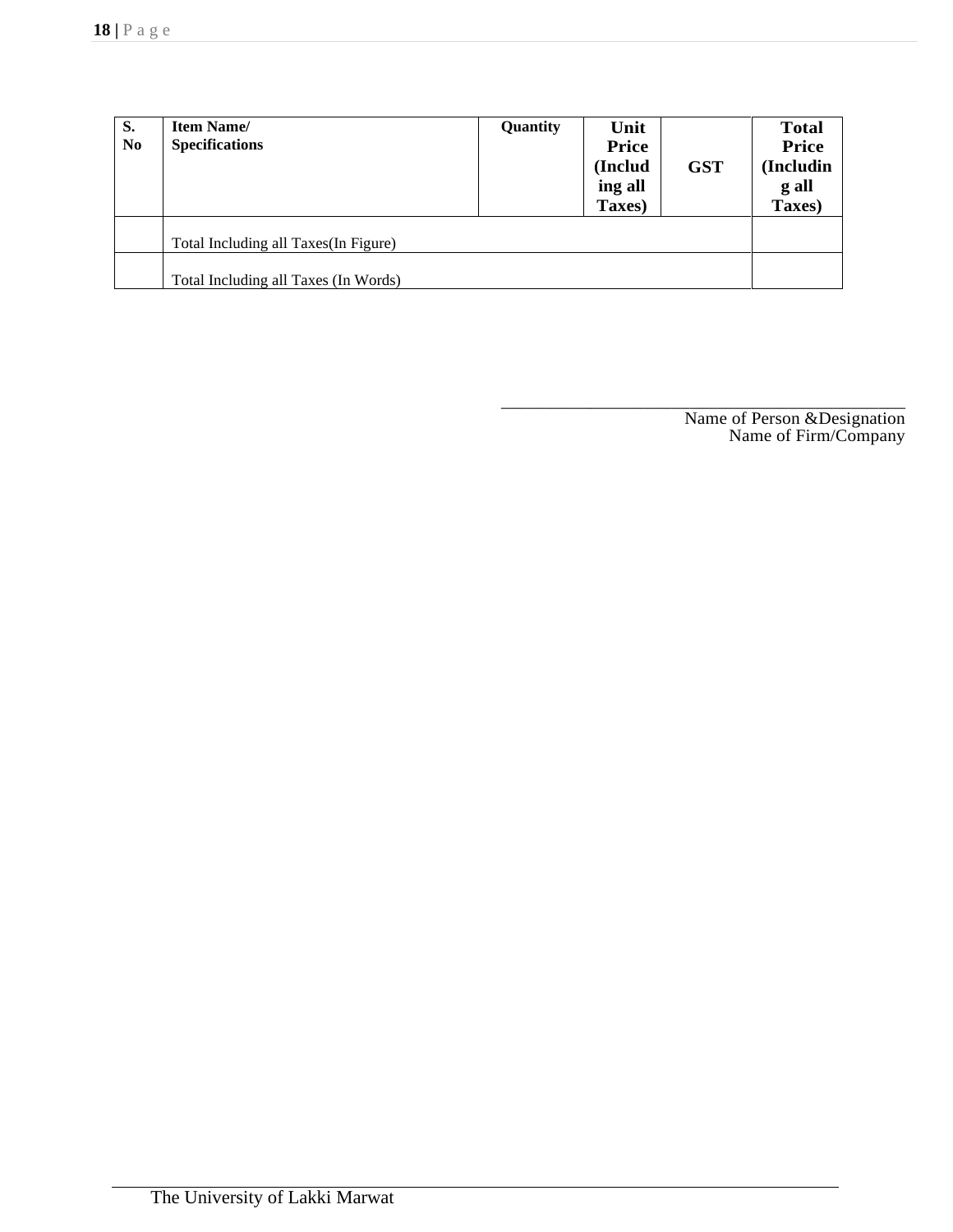### SUPPLY & INSTALLATION OF PHYSICS LAB EQUIPMENTS TO THE UNIVERSITY OF LAKKI MARWAT

# Schedule of Rates

To The Registrar, The University of Lakki Marwat,

Dear Sir

I/we have gone through, understood fully and declare that I/ we shall abide by the terms and conditions detailed in the tender document for supply of following items -

My / our rates are as under-

| S. No          | <b>Item Name/</b><br><b>Specifications</b>                           | Quantity       | Unit<br><b>Price</b> |            | <b>Total</b><br><b>Price</b> |
|----------------|----------------------------------------------------------------------|----------------|----------------------|------------|------------------------------|
|                |                                                                      |                | (Includi<br>ng all   | <b>GST</b> | (Including<br>all Taxes)     |
| $\mathbf{1}$   | Photo Cell                                                           | $\overline{2}$ | Taxes)               |            |                              |
| $\overline{2}$ | GM tube, GM counter and sources<br>with lead/aluminum/plastic plates | $\mathbf{1}$   |                      |            |                              |
| 3              | Photoelectric effect apparatus (with<br>filters)                     | $\mathbf{1}$   |                      |            |                              |
| 4              | e/m by fine beam tube                                                | 1              |                      |            |                              |
| 5              | Spectrometer and mercury lamp                                        | $\mathbf{1}$   |                      |            |                              |
| 6              | Oscillator (AG-2031,20MHz)<br>(Kenwood)                              | $\overline{2}$ |                      |            |                              |
| $\overline{7}$ | Oscilloscope (CS-4125A, 40 MHz,<br>Kenwood)                          | $\overline{2}$ |                      |            |                              |
| $\,8\,$        | AVO Meter (analogue)                                                 | $\mathbf{1}$   |                      |            |                              |
| 9              | Variable Power Supply (0-30 Volts)(0-<br>5A) Dual                    | $\overline{2}$ |                      |            |                              |
| 10             | Apparatus to determine 'g' by<br>compound pendulum                   | $\overline{2}$ |                      |            |                              |
| 11             | Apparatus for Modulus of rigidity by<br>spiral spring                | $\overline{2}$ |                      |            |                              |
| 12             | Apparatus for Modulus of rigidity by<br>static method                | $\overline{2}$ |                      |            |                              |
| 13             | Apparatus for Modulus of rigidity by<br>Maxwell's needle             | $\overline{2}$ |                      |            |                              |
| 14             | Frequency of AC supply by electric<br>sonometer                      | $\overline{2}$ |                      |            |                              |
| 15             | Wavelength of sodium light by<br>Newton's rings                      | $\mathbf{1}$   |                      |            |                              |
| 16             | Neon Flash lamp apparatus                                            | $\sqrt{2}$     |                      |            |                              |
| 17             | Michelson Interferometer with He-Ne<br>source                        | $\mathbf{1}$   |                      |            |                              |
| 18             | Carey Foster bridge for unknown<br>resistance                        | $\overline{2}$ |                      |            |                              |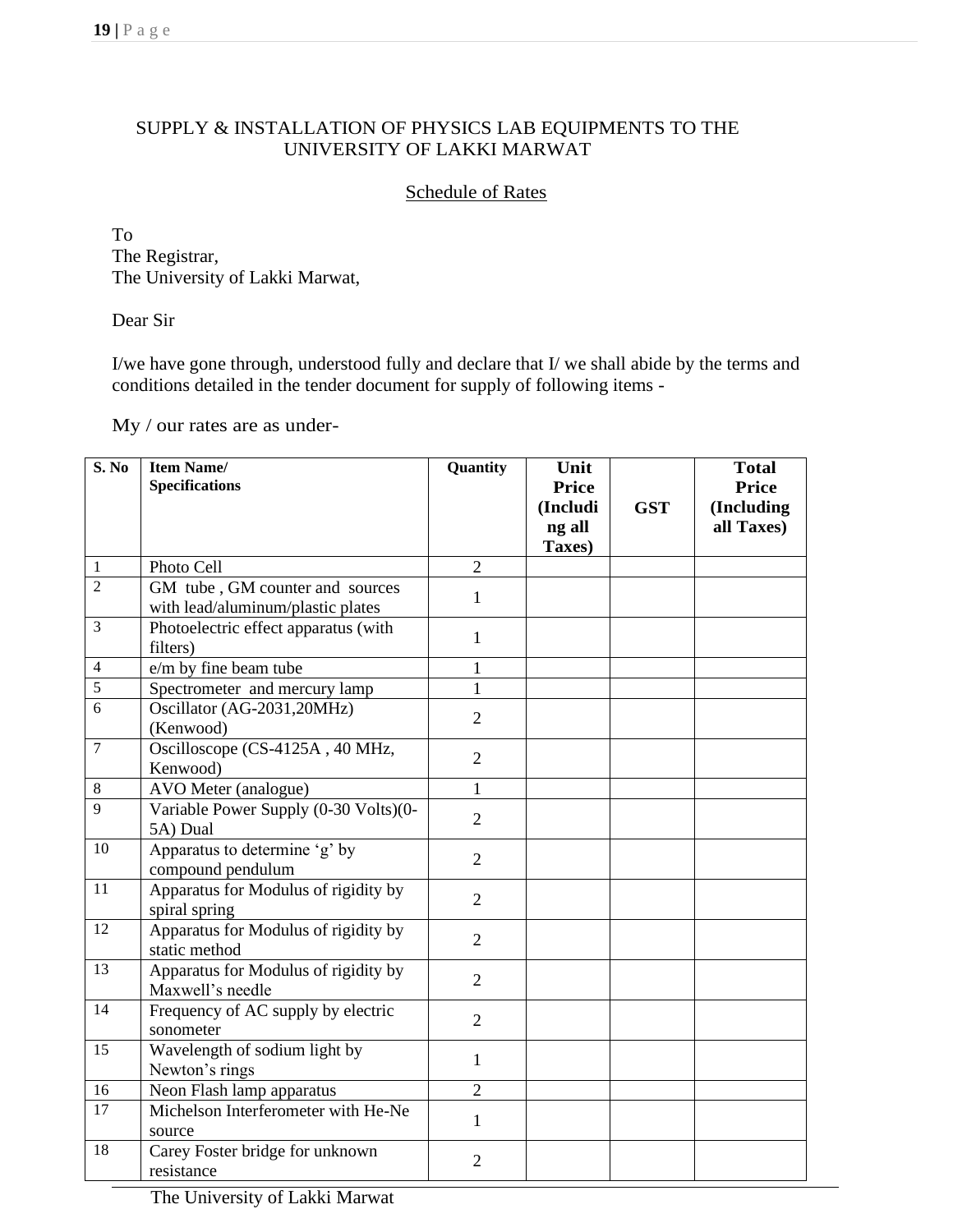| S. No | <b>Item Name/</b><br><b>Specifications</b>                                                           | Quantity       | Unit<br><b>Price</b><br>(Includi<br>ng all<br>Taxes) | <b>GST</b> | <b>Total</b><br><b>Price</b><br>(Including<br>all Taxes) |
|-------|------------------------------------------------------------------------------------------------------|----------------|------------------------------------------------------|------------|----------------------------------------------------------|
| 19    | Sodium and Mercury lamps                                                                             |                |                                                      |            |                                                          |
| 20    | Frank-Hertz apparatus                                                                                |                |                                                      |            |                                                          |
| 21    | Digital-analogue Trainer                                                                             | 3              |                                                      |            |                                                          |
| 22    | Dielectric constant apparatus                                                                        |                |                                                      |            |                                                          |
| 23    | Digital Multi-meter                                                                                  | 3              |                                                      |            |                                                          |
| 24    | Diode-Transistor checker                                                                             | $\overline{2}$ |                                                      |            |                                                          |
| 25    | Regulated power supply (30V)                                                                         | 3              |                                                      |            |                                                          |
| 26    | Electronic Plugin kit with dual power<br>supply $(0-16V, 1A)$ {To perform<br>almost 50 experiments } | 2              |                                                      |            |                                                          |
| 27    | Light polarization by quarter wave<br>plate apparatus                                                | 1              |                                                      |            |                                                          |
|       | Total Including all Taxes (In Figure)                                                                |                |                                                      |            |                                                          |
|       | Total Including all Taxes (In Words)                                                                 |                |                                                      |            |                                                          |

Name of Person &Designation Name of Firm/Company

\_\_\_\_\_\_\_\_\_\_\_\_\_\_\_\_\_\_\_\_\_\_\_\_\_\_\_\_\_\_\_\_\_\_\_\_\_\_\_\_\_\_\_\_\_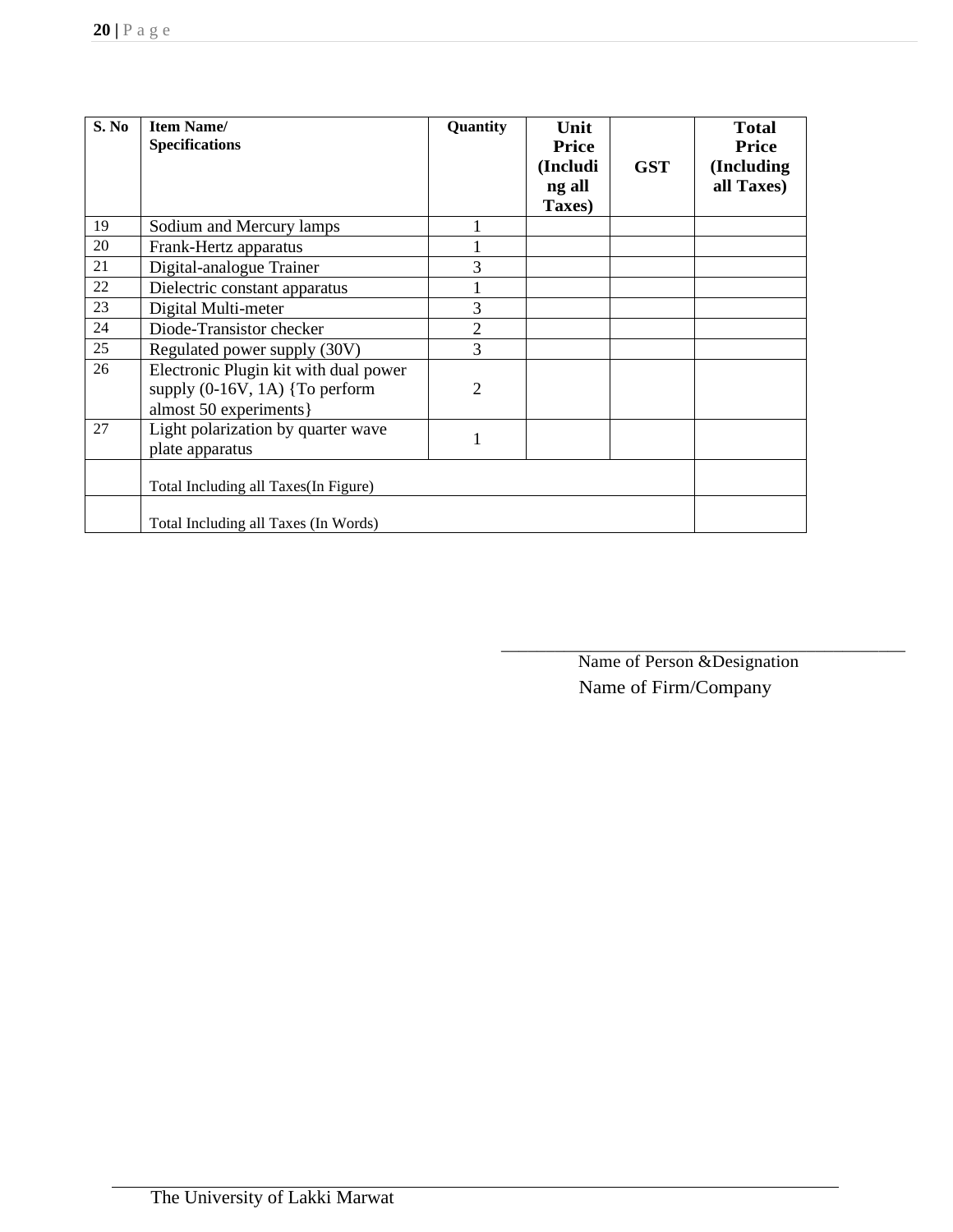#### SUPPLY & INSTALLATION OF CHEMISTRY LAB EQUIPMENTS TO THE UNIVERSITY OF LAKKI MARWAT

### Schedule of Rates

To The Registrar, The University of Lakki Marwat,

Dear Sir

I/we have gone through, understood fully and declare that I/ we shall abide by the terms and conditions detailed in the tender document for supply of following items -

My / our rates are as under-

| S. No          | <b>Item Name/</b><br><b>Specifications</b>   | Quantity       | Unit<br><b>Price</b> |            | <b>Total</b><br><b>Price</b> |
|----------------|----------------------------------------------|----------------|----------------------|------------|------------------------------|
|                |                                              |                | (Includi             | <b>GST</b> | (Including                   |
|                |                                              |                | ng all<br>Taxes)     |            | all Taxes)                   |
| 1              | <b>Analytical Balance</b>                    | $\overline{2}$ |                      |            |                              |
| $\overline{c}$ | Calorimeter digital                          |                |                      |            |                              |
| 3              | Conductivity meter                           | $\mathbf{1}$   |                      |            |                              |
| $\overline{4}$ | Desiccator                                   | $\sqrt{2}$     |                      |            |                              |
| 5              | Distillation plant                           | 1              |                      |            |                              |
| 6              | <b>Flame Photometer</b>                      | 1              |                      |            |                              |
| $\tau$         | Fume hood                                    | $\mathbf{1}$   |                      |            |                              |
| 8              | Heating mantle with temperature<br>regulator | $\overline{2}$ |                      |            |                              |
| $\overline{9}$ | Hot plate with magnetic stirrer              | 3              |                      |            |                              |
| $10\,$         | Melting point apparatus                      | $\overline{2}$ |                      |            |                              |
| 11             | Microwave oven                               | $\overline{2}$ |                      |            |                              |
| 12             | pH meter                                     | $\overline{2}$ |                      |            |                              |
| 13             | UV lamp                                      | $\overline{2}$ |                      |            |                              |
| 14             | Vacuum dry pump                              |                |                      |            |                              |
|                | Total Including all Taxes(In Figure)         |                |                      |            |                              |
|                | Total Including all Taxes (In Words)         |                |                      |            |                              |

\_\_\_\_\_\_\_\_\_\_\_\_\_\_\_\_\_\_\_\_\_\_\_\_\_\_\_\_\_\_\_\_\_\_\_\_\_\_\_\_\_\_\_\_\_ Name of Person &Designation Name of Firm/Company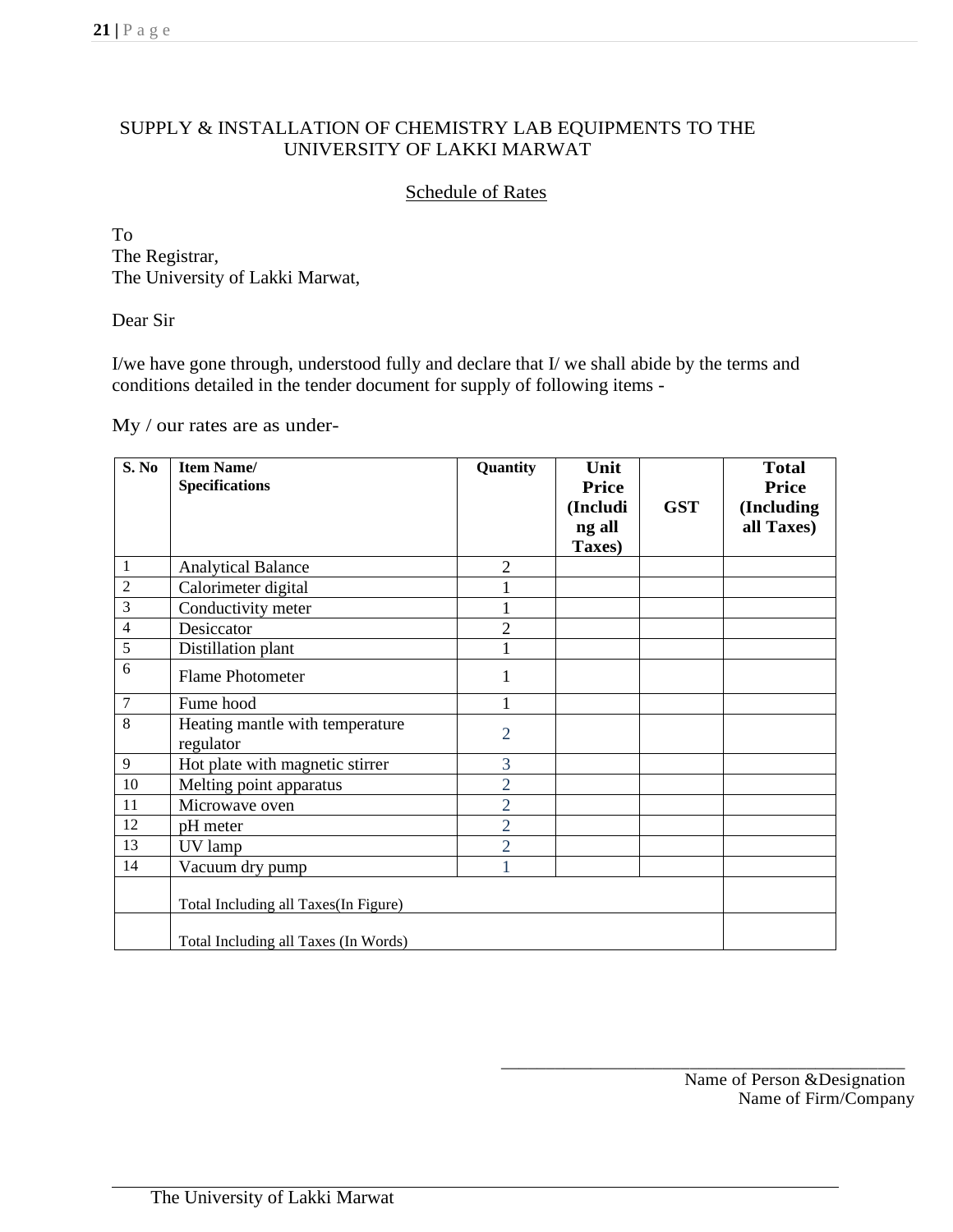# SUPPLY & INSTALLATION OF BOTONY LAB EQUIPMENTS TO THE UNIVERSITY OF LAKKI MARWAT

Schedule of Rates

To The Registrar, The University of Lakki Marwat,

#### Dear Sir

I/we have gone through, understood fully and declare that I/ we shall abide by the terms and conditions detailed in the tender document for supply of following items -

My / our rates are as under-

| S. No           | <b>Item Name/</b><br><b>Specifications</b>             | Quantity       | Unit<br><b>Price</b><br>(Includi<br>ng all<br>Taxes) | <b>GST</b> | <b>Total</b><br><b>Price</b><br>(Including<br>all Taxes) |
|-----------------|--------------------------------------------------------|----------------|------------------------------------------------------|------------|----------------------------------------------------------|
| $\mathbf{1}$    | Digital Stereo zoom Microscope,<br>FM 6501             | $\overline{2}$ |                                                      |            |                                                          |
| $\overline{2}$  | Microtone Simple, YD-202 Rotary<br>Microtone           | 1              |                                                      |            |                                                          |
| 3               | Incubator, Brand OEM 10DM<br>M.No.DNP-922-IA           | 1              |                                                      |            |                                                          |
| $\overline{4}$  | Microwave Oven, Stainless Steel<br>Model No. EOMB65MSS | 1              |                                                      |            |                                                          |
| 5               | PCR Machine, Brand Name: Leyte<br>M.No. LTL 988        | 1              |                                                      |            |                                                          |
| 6               | Hybridization Oven, ChincanM.No.<br>LF-I               | 1              |                                                      |            |                                                          |
| $\tau$          | Refrigerator, NanbeiM.No. OW-<br><b>HL388</b>          | 1              |                                                      |            |                                                          |
| 8               | Spectro Photometer, Lixian<br>M.No.HZ-5505             | 1              |                                                      |            |                                                          |
| 9               | Autoclave, Ugaiya HZ-DO020& 025                        | 1              |                                                      |            |                                                          |
| $\overline{10}$ | Centrifuge Machine, Xiangtian TDL-<br>40B              | 1              |                                                      |            |                                                          |
| 11              | DNA Model Kit, SCIEDU SEB 13242                        | 4              |                                                      |            |                                                          |
| 12              | Evaporating Dish, HB, PP                               | $\overline{2}$ |                                                      |            |                                                          |
| 13              | Hot Plate, OEM EX-3112C                                | $\overline{2}$ |                                                      |            |                                                          |
| 14              | Magnetic Stirrer, JKMX1257 Jinkang                     | $\overline{2}$ |                                                      |            |                                                          |
| 15              | Gel Electrophoresis Machine, Viya<br><b>VY Q3200</b>   | $\overline{2}$ |                                                      |            |                                                          |
| 16              | Slides, CNWTC Ty101P                                   | 3              |                                                      |            |                                                          |
| 17              | Quadrate, 50x50cm                                      | $\overline{4}$ |                                                      |            |                                                          |
| 18              | Multimedia, 1Chip, P8                                  | 1              |                                                      |            |                                                          |
| 19              | Microscope Camera, ACOX-G                              | $\overline{2}$ |                                                      |            |                                                          |

The University of Lakki Marwat